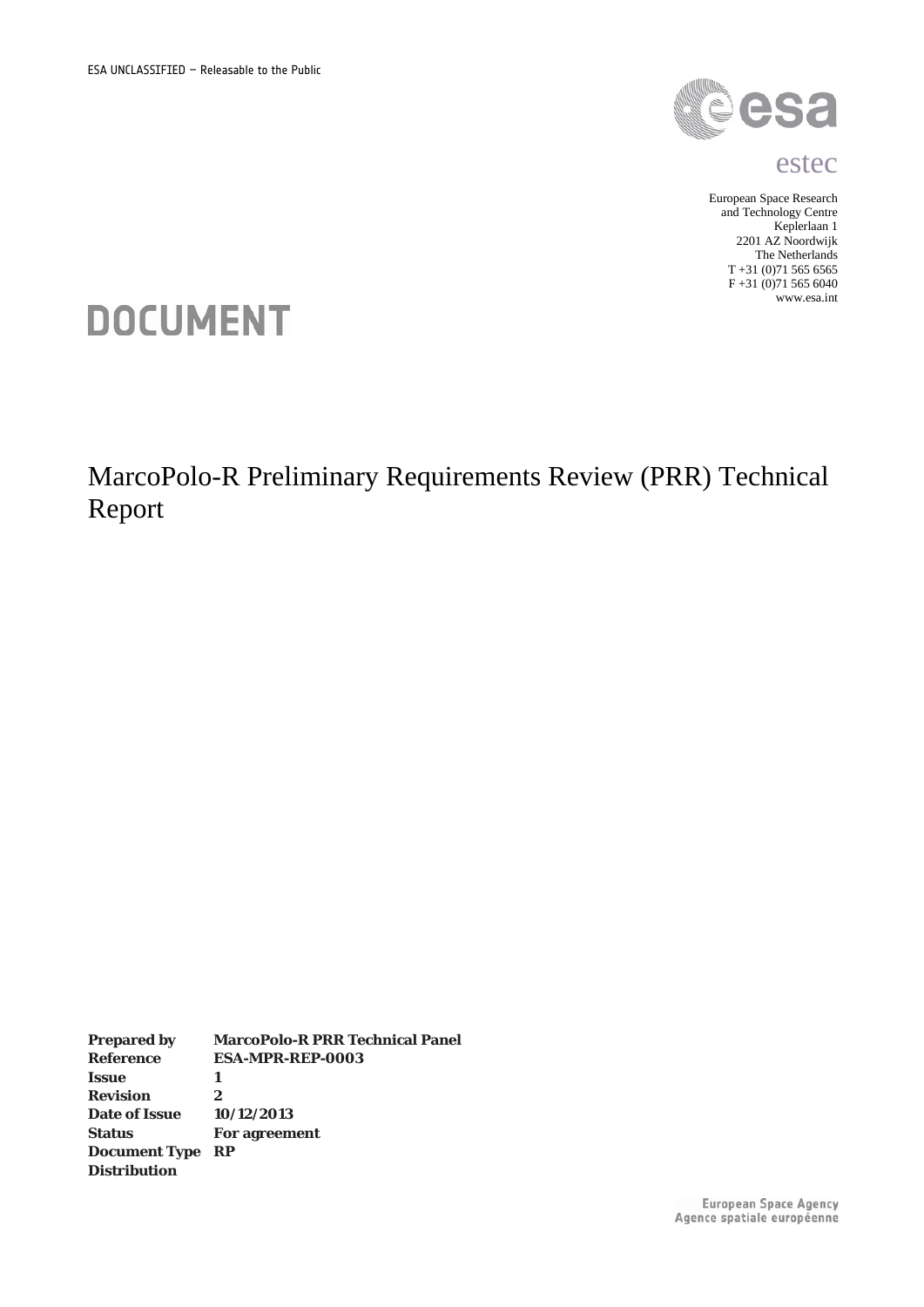

# **APPROVAL**

| Title MarcoPolo-R Preliminary Requirements Review (PRR) Technical Report |                   |  |  |  |  |
|--------------------------------------------------------------------------|-------------------|--|--|--|--|
| <b>Issue</b>                                                             | Revision 2        |  |  |  |  |
| Author MarcoPolo-R PRR Technical Panel                                   | Date $10/12/2013$ |  |  |  |  |
| <b>Approved by: Gerald CRONE</b>                                         | Date 17/12/2013   |  |  |  |  |
|                                                                          |                   |  |  |  |  |

## **CHANGE LOG**

| <b>Reason for change</b> | Issue | evision | <b>Date</b> |
|--------------------------|-------|---------|-------------|
|                          |       |         |             |

## **CHANGE RECORD**

| <b>Issue</b>             | <b>Revision</b> |       |            |  |
|--------------------------|-----------------|-------|------------|--|
| <b>Reason for change</b> | Date            | Pages | Paragnh(s) |  |
|                          |                 |       |            |  |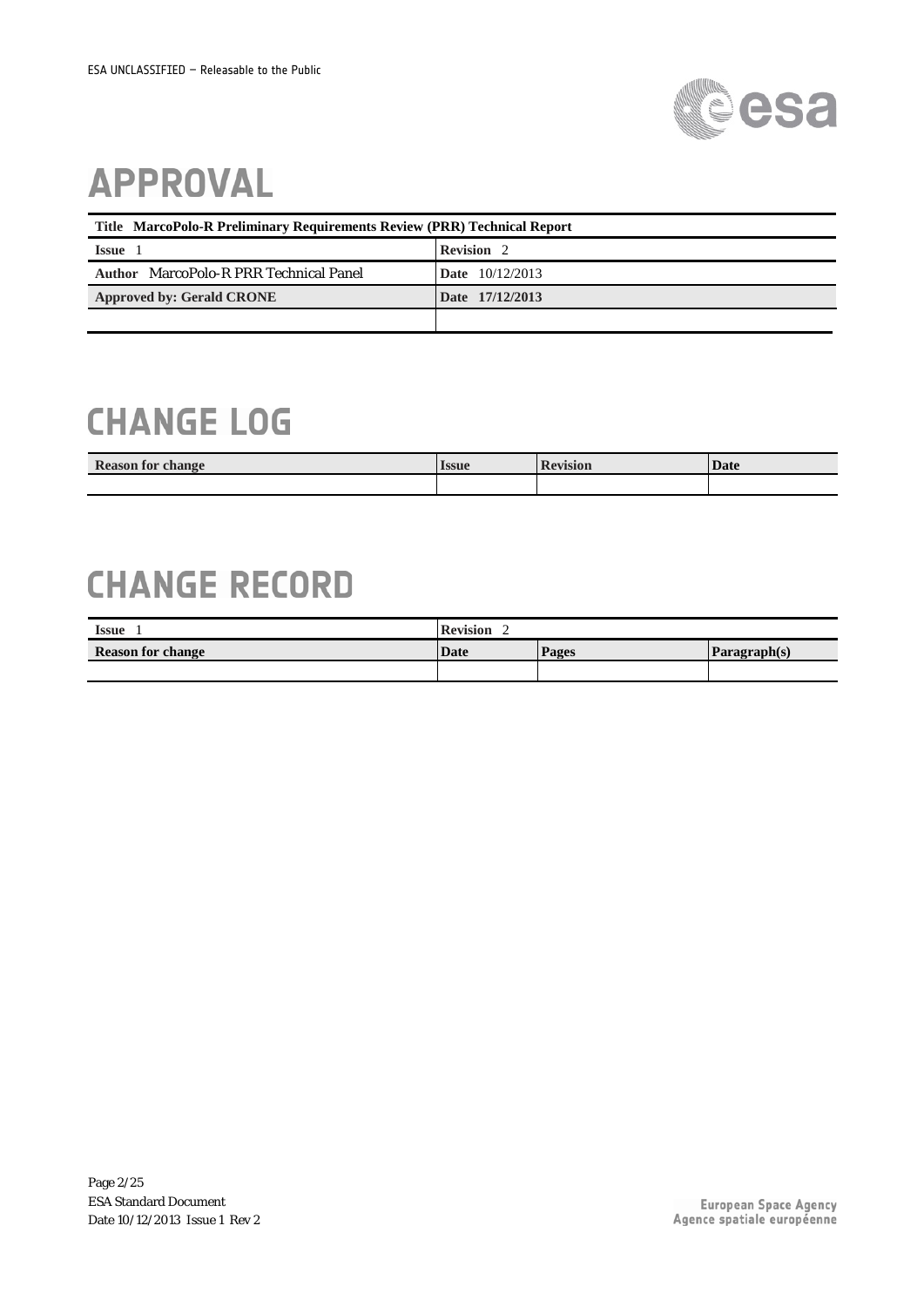

## **Table of contents:**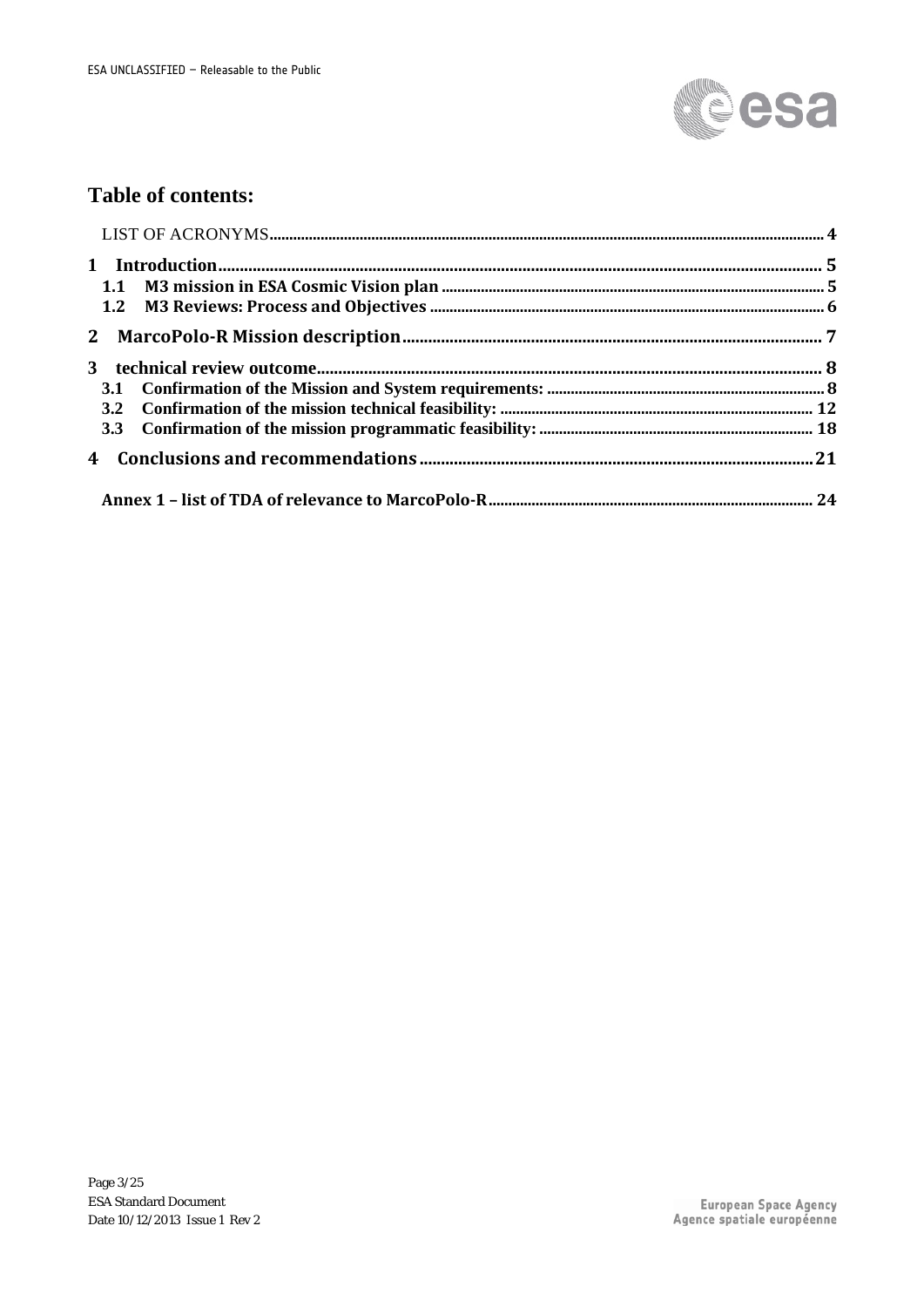

## LIST OF ACRONYMS

| AIV/T          | Assembly, Integration and Verification/Testing         |
|----------------|--------------------------------------------------------|
| A <sub>O</sub> | Announcement of Opportunity                            |
| <b>AST</b>     | <b>ASTRIUM</b>                                         |
| <b>CUC</b>     | Close-Up Camera                                        |
| DD             | Design and Development                                 |
| <b>EGSE</b>    | <b>Electrical Ground Support Equipment</b>             |
| $EID(-A/-B)$   | Experiment Interface Document (Part A/B)               |
| <b>ERC</b>     | Earth Re-entry Capsule                                 |
| <b>FM</b>      | <b>Flight Model</b>                                    |
| <b>GNC</b>     | Guidance, Navigation and Control                       |
| <b>KO</b>      | Kick-Off                                               |
| <b>ITT</b>     | <b>Invitation To Tender</b>                            |
| <b>LEOP</b>    | Launch and Early Operational Phase                     |
| LIDAR          | <b>Light Detection And Ranging</b>                     |
| LGA            | Low Gain Antenna                                       |
| <b>MGA</b>     | Medium Gain Antenna                                    |
| <b>MFSK</b>    | Multiple-Frequency Shift Keying                        |
| MP-R           | MarcoPolo-R                                            |
| <b>MSRD</b>    | Mission and System Requirements Document               |
| <b>NAC</b>     | Narrow Angle Camera                                    |
| <b>NEO</b>     | Near-Earth Object                                      |
| <b>PFM</b>     | Proto-Flight Model                                     |
| <b>PRR</b>     | <b>Preliminary Requirements Review</b>                 |
| (E)QM          | (Engineering) Qualification Model                      |
| <b>RID</b>     | <b>Review Item Discrepancy</b>                         |
| <b>SADM</b>    | Solar Array Deployment Mechanism                       |
| <b>SATCS</b>   | Sampling, Acquisition, Transfer and Containment System |
| <b>STM</b>     | <b>Structural and Thermal Model</b>                    |
| <b>TAS</b>     | Thales Alenia Space                                    |
| <b>TDA</b>     | <b>Technology Development Activity</b>                 |
| <b>TOM</b>     | <b>Thruster Orientation Mechanism</b>                  |
| TRL            | <b>Technology Readiness Level</b>                      |
| V&V            | Verification and Validation                            |
|                |                                                        |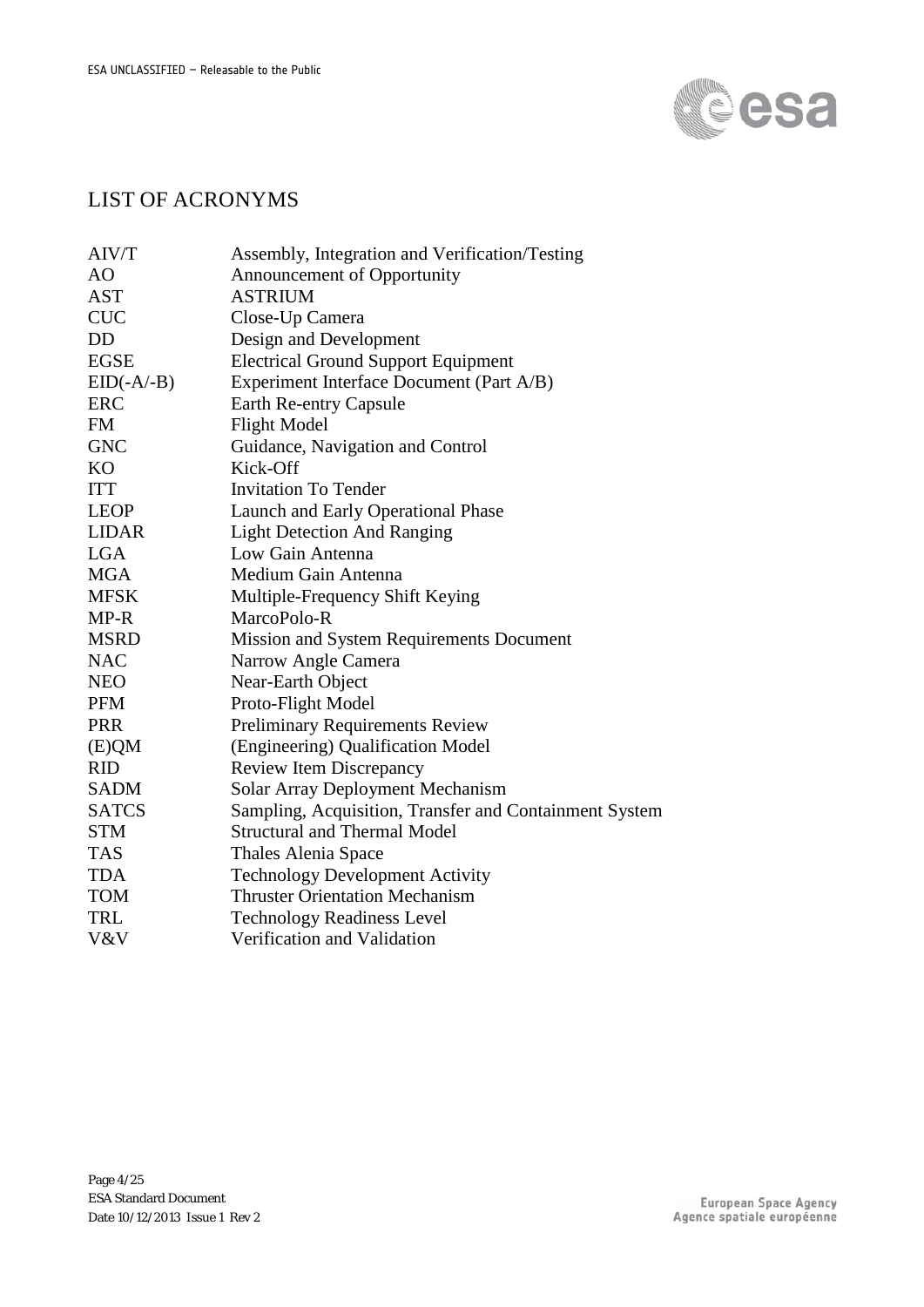

### **1 INTRODUCTION**

## **1.1 M3 mission in ESA Cosmic Vision plan**

Following the Call for M3 mission proposals that was issued in July 2010, five mission candidates are today competing for M3 nominal launch slot in 2024:

- EChO, an Exoplanet Characterisation Observatory,
- LOFT, a Large Observatory For X-ray Timing,
- MarcoPolo-R, a Near-Earth Asteroid (NEA) sample return mission,
- PLATO, an Exoplanet mission devoted to PLAnetary Transit and Oscillations of stars,
- STE-QUEST, a Space-Time Explorer and Quantum Equivalence Principle Space Test.

M3 timeline is recalled in Table 1. With the exception of PLATO, for which an assessment study was completed in 2011, the other missions have recently completed their Assessment Phase (phase A). A Preliminary Requirements Review (PRR) of all candidate missions has been performed to review their status in support of the M3 selection. This document reports the results of the technical and programmatic review for the MarcoPolo-R mission candidate.

| <b>Event</b>                                                                                            | <b>Date</b>   |
|---------------------------------------------------------------------------------------------------------|---------------|
| Selection of M3 mission candidates                                                                      | Feb 2011      |
| Industrial studies kick-off                                                                             | Feb 2012      |
| Industrial studies mid-term reviews with model payload                                                  | Jul 2012      |
| Instrumentation AO                                                                                      | Sept 2012     |
| Selection of instrument teams                                                                           | Feb 2013      |
| Industrial Phase A studies data package delivery for PRR                                                | Sept 2013     |
| ESA technical and programmatic reviews completed                                                        | Dec 2013      |
| Public presentations, Science Advisory Structure assessment and SSAC<br>recommendation for M3 selection | Jan 2014      |
| M3 mission selection by the SPC                                                                         | Feb 2014      |
| Phase B1 completion for the selected mission                                                            | Nov 2015      |
| M3 mission adoption by the SPC                                                                          | Q1 2016       |
| Industrial Phase B2/C/D kick-off                                                                        | Sept-Oct 2016 |
| M <sub>3</sub> nominal launch                                                                           | by 2024 $(*)$ |

*Table 1- Timeline for M3 selection and implementation*

(\*) Compatibility of M3 implementation with a launch by 2022 was requested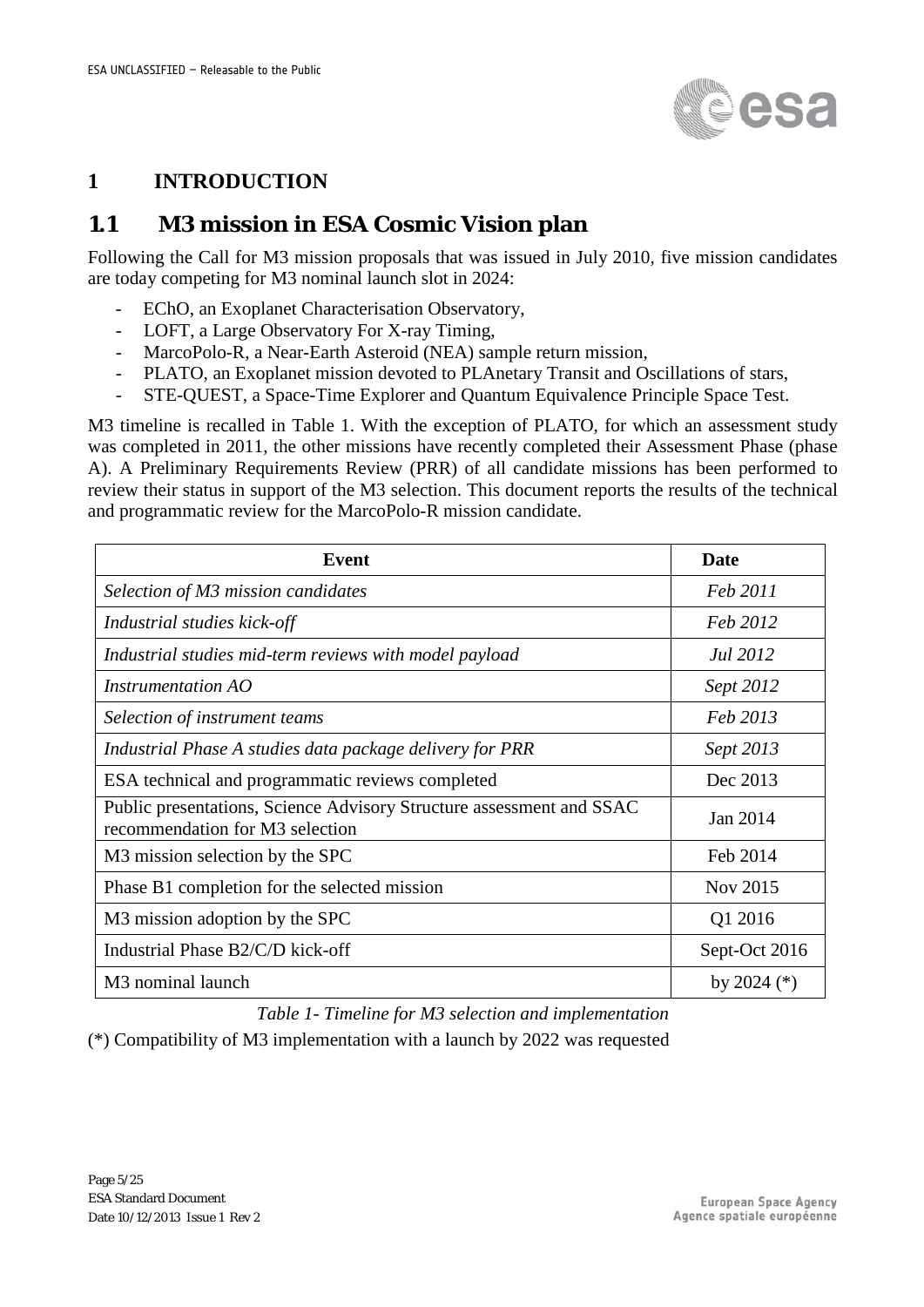

## **1.2 M3 Reviews: Process and Objectives**

The independent reviews followed a common procedure and have several objectives:

- 1) Assess the design maturity of the mission at the end of Phase A
- 2) Evaluate ESA Estimate at Completion (EaC)
- 3) Provide recommendations for the next phases

While objectives 1) and 2) serve the M3 selection process, the third objective is actually applicable only to the mission that would be selected.

For each mission candidate, the reviews were chaired by an experienced project manager and supported by a number of senior engineers and technical experts across the Agency, involving typically about 20 people per mission, with a natural dispersion depending on the mission needs and the review Chairman requests. The reviewers are independent of the study team, and the latter was supporting the review process on the request of the Chairman e.g. by providing the historical background and answering questions raised by the reviewers. For practical reasons, the reviews were conducted in parallel for the five missions and the reviewers were distributed in two panels:

- A technical and programmatic panel (also called Review Panel), assessing all technical aspects for the mission implementation, including: mission requirements and flow down to engineering level; spacecraft definition and technology readiness; science payload definition and technology readiness; launch aspects and launcher compatibility; ground segment and operations; spacecraft development plan (model philosophy, schedule for the spacecraft and payload elements) and the associated development risks.
- A cost panel, in charge of assessing ESA costs (EaC), taking into account the technical and programmatic findings

The input documentation is constituted of:

- ESA requirement documents (e.g. Science Requirements Document, Mission Requirements Document, Experiment Interface Documents, etc)
- The data packages provided by the two industrial contractors
- The data package provided by the instrument consortia

The Review Panel was specifically tasked with the following activities:

- a- Confirmation of the Mission and System requirements:
	- Adequacy and completeness of ESA Mission Requirements
	- Adequacy, completeness and traceability of spacecraft, payload, ground segment and launcher requirements
	- Adequacy and completeness of interfaces definition
- b- Confirmation of the mission technical feasibility:
	- Mission design justification and compliance with applicable requirements
	- Concept of operations, observing strategy and modes (where applicable), calibration aspects, driving requirements on mission, spacecraft and payload design
	- Validity and maturity of the spacecraft and payload design concept
	- Margin philosophy
	- Adequacy, completeness and credibility of system, spacecraft and payload budgets and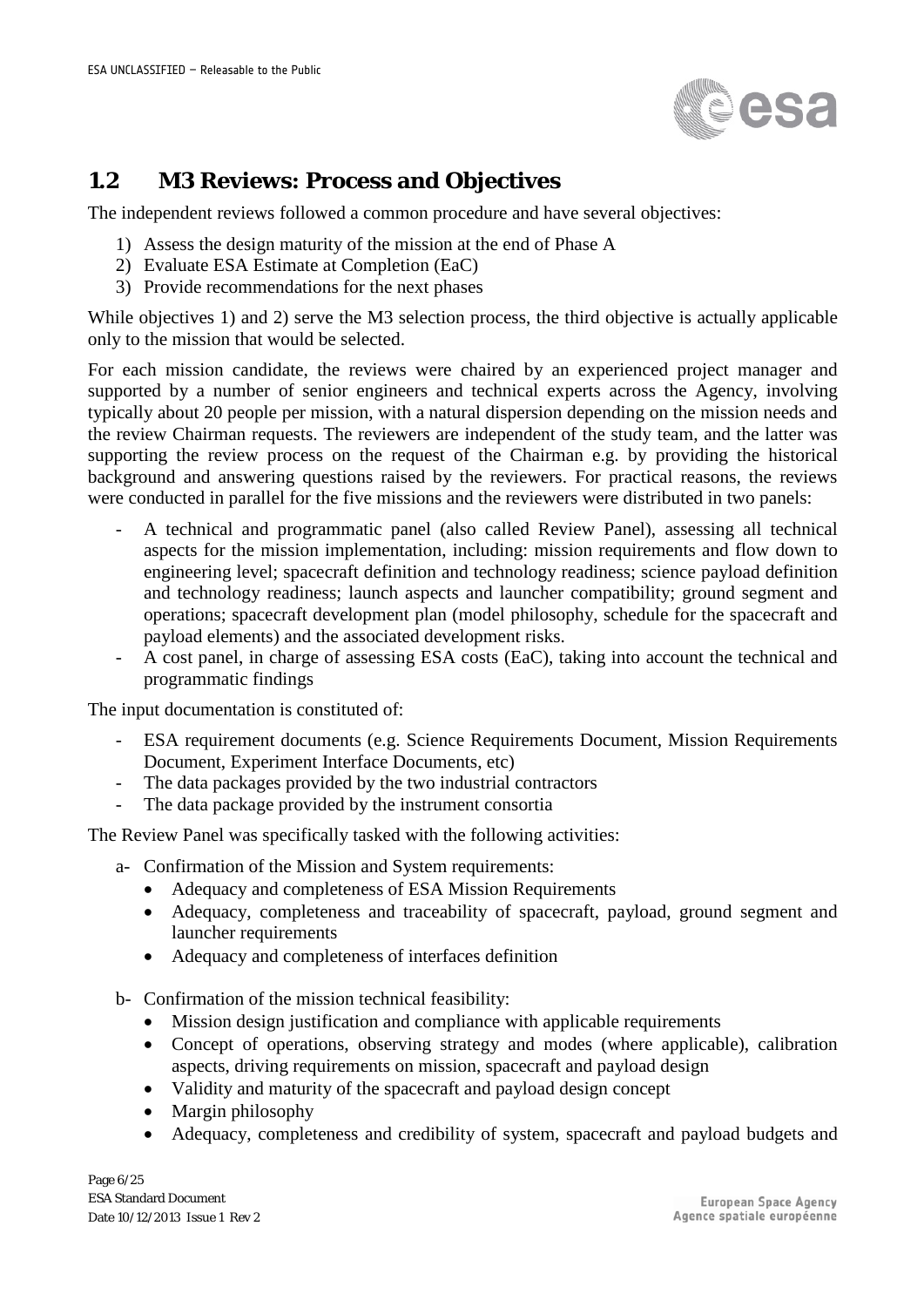

margins

- Availability of appropriate models and analyses in support to design definition
- Identification of critical technologies for the spacecraft and payload, identification of current technological maturity and availability of credible roadmap to achieve TRL 5 before adoption, critical review of ongoing technology development activities
- c- Confirmation of the mission programmatic feasibility:
	- Critical review of the spacecraft and payload development plans
	- Adequacy and completeness of the proposed development and verification approach
	- Model philosophy
	- Realism and completeness of spacecraft and payload development schedule (incl. margins)
	- Compatibility of payload need and delivery dates
	- Critical path analysis
	- Risk assessment and related mitigation plan
	- Credibility and compatibility of technology maturation roadmap schedule with system schedule

The reviews were implemented through a series of meetings held throughout October and November. Towards the end of the review process, the major findings were presented to a common management board in the science directorate, who further challenged some findings and, in some cases, requested additional clarifications. A substantial effort was devoted to the harmonisation and cross-verification of the cost estimates.

This report provides a summary of the Review Panel findings. It is made public for the sake of transparency and for providing feedback to all teams who actively contributed to the mission assessment phase, namely: the study science team and the science community supporting the mission, the science instrument consortia, the industrial study teams, and ESA study team.

### **2 MARCOPOLO-R MISSION DESCRIPTION**

MarcoPolo-R is a sample return mission to the primitive Near-Earth Asteroid (NEA) 2008 EV5. The spacecraft carrying the Earth re-entry capsule (40 kg), will be launched by a Soyuz-Fregat MT 2-1b from Kourou on a direct escape trajectory to asteroid 2008 EV5. The launch mass is ~ 1650 kg. The transfer is performed via electric propulsion and will reuse the Smart-1/Alphasat thruster system as flown.

The launch takes place in December 2022 (backup in December 2023, 2024, etc.). After one earth swing-by, the spacecraft will rendezvous with the NEA in January 2025. The proximity operations last for 180 days. This phase will include global observations of the asteroid with the main science instruments (MaNAC – narrow angle camera, MaRIS – visible/near-infrared and THERMAP – midinfrared spectrometers) and will perform gravity field determination and hazard mapping at 5 km altitude. Five selected sampling site candidates are then characterized at high resolution from a hovering position at 250 m altitude in order to determine the most suitable and safest sampling site.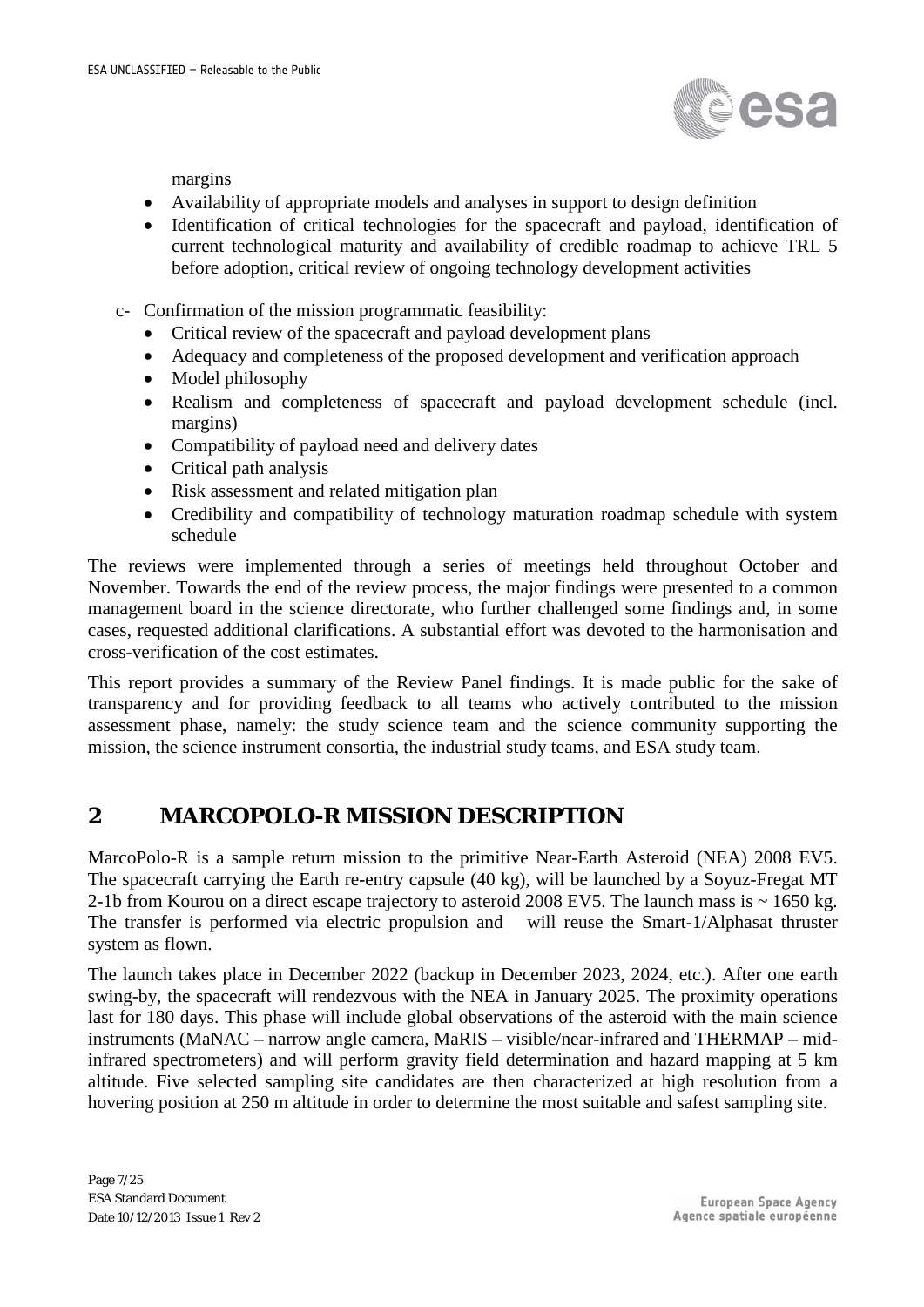

A few descent rehearsals will fully validate the critical operations before actually performing the sampling operation at the asteroid surface. Then the spacecraft, designed to cope with surface hazards (e.g. large clearance to the surface), navigates towards the final touchdown/sampling site and collects hundreds of grams of loose surface material. The sampling strategy is based on a "touch and go" approach to lower cost and risk. Therefore the spacecraft performs a soft touchdown of the surface, with the arm/boom, for a few seconds (in the order of 2-5 seconds) while collecting the sample, with the sampling tool and then takes-off immediately after that to move into a safe position away from the surface. Two more instruments are used during sampling operations: CUC (Close-up Camera) and VISTA-2 (dust and volatile measurements). The sample acquisition is verified and the sample is transferred to the re-entry capsule and sealed. If the sampling operation is not successful, the spacecraft will be capable to undertake 2 more attempts.

The spacecraft departs from the asteroid in July 2025 and returns to Earth in June 2027. The re-entry capsule is then released and lands in the Woomera test range in Australia where it will be recovered.

## **3 TECHNICAL REVIEW OUTCOME**

#### **3.1 Confirmation of the Mission and System requirements:**

- *Adequacy and completeness of ESA Mission and Systems Requirements (MSRD)*
- *Adequacy, completeness and traceability of spacecraft, payload, ground segment and launcher requirements*
- *Adequacy and completeness of interfaces definition*

#### *Mission/System*

The ESA mission and system requirements are generally clear, complete and in line with the level required at PRR. The driving requirements for the key elements, SATCS, GNC and ERC, in particular are sufficiently defined and flown down to the spacecraft and its sub-systems. The requirements were properly fed into the relevant technology activities. They constitute a good basis for entering phase B1, with a few exceptions which are not considered to be critical (see paragraphs below) given their impact on the design (see **chapter 4.2**). The document tree is shown here below.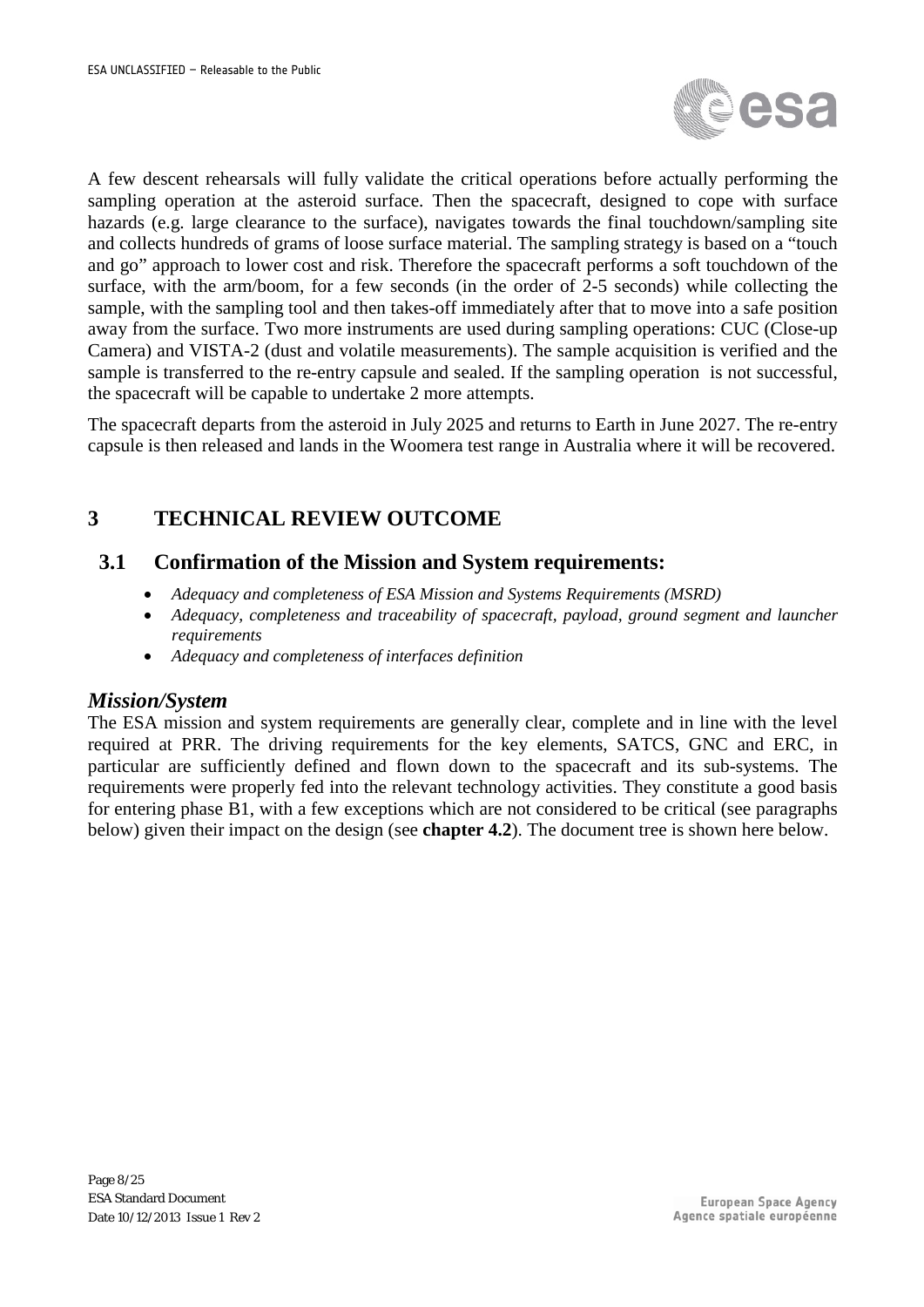



The EID-A is largely complete with respect to allocations and interfaces, and provided sufficient detail to enable the instrument definition in Phase A. However it seems to contain many detailed design requirements, which may have been inherited from earlier missions, and which will need further tailoring during phase B1. Also some high level interfaces definition will require further clarification. The EID-Bs from the instruments are not included in the documentation hierarchy. This shall be added to the EID-A and MSRD (Mission and Systems Requirements Document), prior to the issue of the Phase B1 ITT.

#### *ERC (Earth Re-entry Capsule)*

Most key system requirements are defined adequately for the ERC in the MSRD, i.e. the landing loads, the re-entry heat fluxes and mechanical loads, sample container sealing, etc., compatible with existing heat shield material capability and on-going development for crushable material. However, ERC requirements should be moved to a separate "ERC system" chapter in the MSRD. In addition the panel's judgement is that a requirement on the knowledge of the landing ellipse after re-entry tracking and landing (e.g. at 3-sigma) shall be added to the MSRD to support and clarify for the ERC prime the existing ground recovery time requirement of 4 hours (currently: 2 hours as a goal, 4 hours as a requirement).

#### *Mechanical*

With regards to mechanical design and verification requirements, it is recommended that the ESA MSRD include more complete top level mechanical design requirements. At the moment, these requirements are quite generic and mainly limited to specifying launch loads and mass margins,

Page 9/25 ESA Standard Document Date 10/12/2013 Issue 1 Rev 2

**European Space Agency** Agence spatiale européenne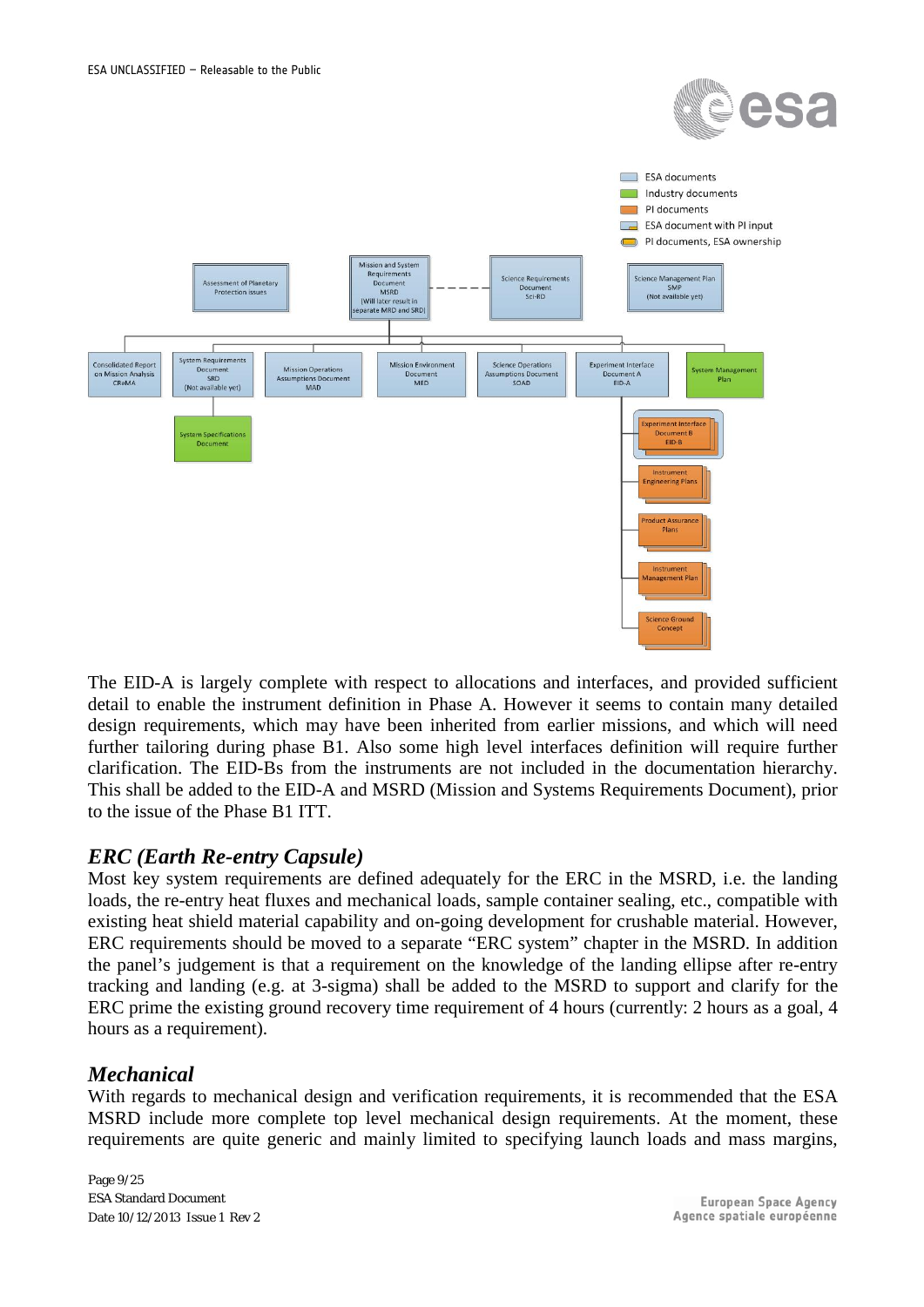

together with specific mechanical design and verification requirements for payload units (EID-A). The flow-down of requirements to spacecraft, subsystems and equipment units by industrial study teams has not been completed at the time of the PRR. Both Astrium and TAS have provided a technical requirements document, but these have only served the purpose of place holders for the main mechanical requirements during the Phase A study. Considering the limited maturity of spacecraft and subsystem structural design that is expected at PRR, the requirements used are adequate at this stage.

Mechanical requirements for the payloads are provided in the EID-A. However, not all requirements are coherent with or correctly flowed-down from the Soyuz launcher manual. It is recommended to update these requirements in preparation for the next development phase, preferably in coordination with industrial study teams to ensure coherence also between requirements for payloads and spacecraft equipment. At payload level the mass margin philosophy is not always correctly applied or not clearly defined (e.g. not clear if baffles/MLI are included, inconsistent sum of all elements' mass) for some instruments (MaNAC (narrow angle camera) and MaRIS (visible/near-IR spectrometer)) at EID-B level. This should not be considered critical at PRR considering the total payload mass relative to the total launch mass and that the allocations for each individual instruments seem to be sufficient. However, this needs to be fully addressed in the next phase.

#### *Thermal*

The MSRD reflects all necessary thermal requirements for both the main spacecraft and ERC and they are flown-down properly to the lower level requirement documents, e.g. EID-A, environment document, and industry specifications. The environment requirements are not so stringent conditions (0.85 – 1.2 AU) compared to other planetary missions such as Bepi-Colombo, SOLO, VEX, MEX or Rosetta, but have to be harmonized as both Contractors used slightly different sizing aphelion/perihelion (e.g. 1.04 vs 1.2 AU (during cruise), 0.85 vs 0.88).

#### *GNC*

The overall GNC systems requirements (MSRD) are consistent with the system specifications documents provided by both industrial consortia. These requirements are compatible with state-ofthe-art vision-based navigation capabilities. The MSRD maturity is generally consistent with the project phase and identifies a coherent set of key requirements. Some exceptions have been identified even though they have little impact on the design at this stage of the development.

The review panel has identified that the current MSRD is not consistent with regards to the number of sampling attempts and respective descent rehearsals. From the GNC point of view every time that the sampling is performed at a different sampling site, it is highly likely that descent parameters are different. Therefore, the operations rehearsal shall be repeated. This means that 2 more rehearsals shall be foreseen which has an impact of a few days in the schedule and a few kilos of propellant (delta-V of each descent is a few meters per second). This has nevertheless essentially been judged to be compatible with the current design as a lot of operational margin has been accounted for in the proximity operation timeline and mono-propellant delta-V allocation.

The touchdown accuracy requirements (R-SYS-240 and G-SYS-245) shall be reformulated considering the touchdown footprint radius or semi-major axis rather than a diameter to be selfcontained and unambiguous. The correct definition was however used by the primes.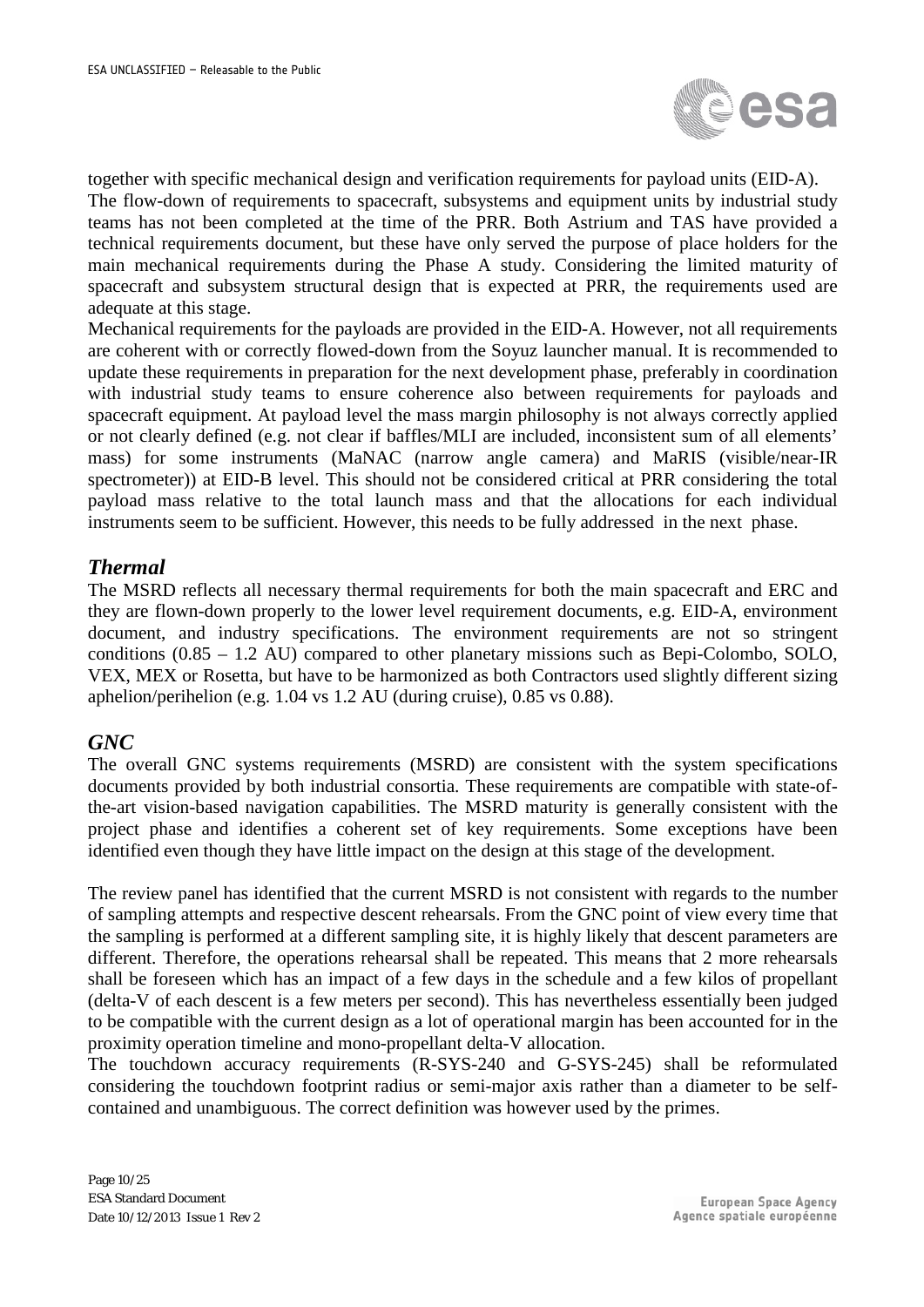

#### *Mechanisms*

ESA MSRD mission requirements are well established and comprehensive regarding touchdown, sampling and transfer mechanisms, which represent main mission design drivers.

The flow-down to detailed specifications has been performed consistently by Astrium, while TAS documentation (specifications as well as risk register) still remains at system level in terms of requirements definition and risk identification.

In the MSRD a consolidation is needed in terms of sample contamination requirement as it represents a design driver for the ERC sample container sealing system. Specifically, the requirement shall be formulated in terms of "leak rate" (which is more standard) rather than "ratio of contaminating particles".

Other platform mechanisms (SADM (solar array deployment mechanism) and TOM (thruster orientation mechanism)) and payload mechanisms (mainly CUC and MaNAC focusing mechanisms as well as THERMAP flip mirror) requirements are quite generic and limited, which is deemed definitively not critical at PRR level given that the proposed design solutions are compliant with the need and that they are space-proven (SADM, Alphasat/Smart-1 TOM) or have ongoing development (CUC (ExoMars)).

#### *Payload*

Following the comment on the EID-A recorded at system level (see **Mission/system**), the panel recommends the tailoring of the document, in particular reducing the number of design requirements, clarifying some inconsistency and making it as much as possible a stand-alone document.

The EID-B's contain many pages stating compliance to EID-A requirements (Thermap, MaRIS(p), CUC). While this is appreciated, the specific instrument interface requirements are not always well detailed.

NaNAC and especially VISTA documentation reflect the low maturity of the design at this stage. Given the objectives of the mission the risk is not considered to be critical, but mitigation measures shall be implemented right from the beginning of phase B1.

#### *Operations*

Overall, the requirements baseline, both on the spacecraft and on the Ground Segment, are considered to be at an adequate level of definition for what concerns Operations at this stage of the project. As part of the PRR requirements review, a single issue has been identified in this area. The current requirement for descent and touchdown in terms of communication with the ground is to fulfil Beagle 2's recommendation and therefore use MFSK tones via LGA but this minimal approach heavily constrains the spacecraft operations and design as seen in phase A. Due to the nature of the spacecraft operations for this mission, requiring short ground response times and quick access for telemetry and telecommanding, in particular during Proximity Operations, a higher telemetry and telecommand capability is required. This has been already included in the MSRD as a goal. It is recommended to make it a requirement instead to increase robustness of the mission with respect to the minimal Beagle 2 recommendation.

It is also expected that the output of currently ongoing GNC studies will result in an expansion of the requirements baseline for MP-R, which will result in the improvement of the operational feasibility (see **chapter 4.2**).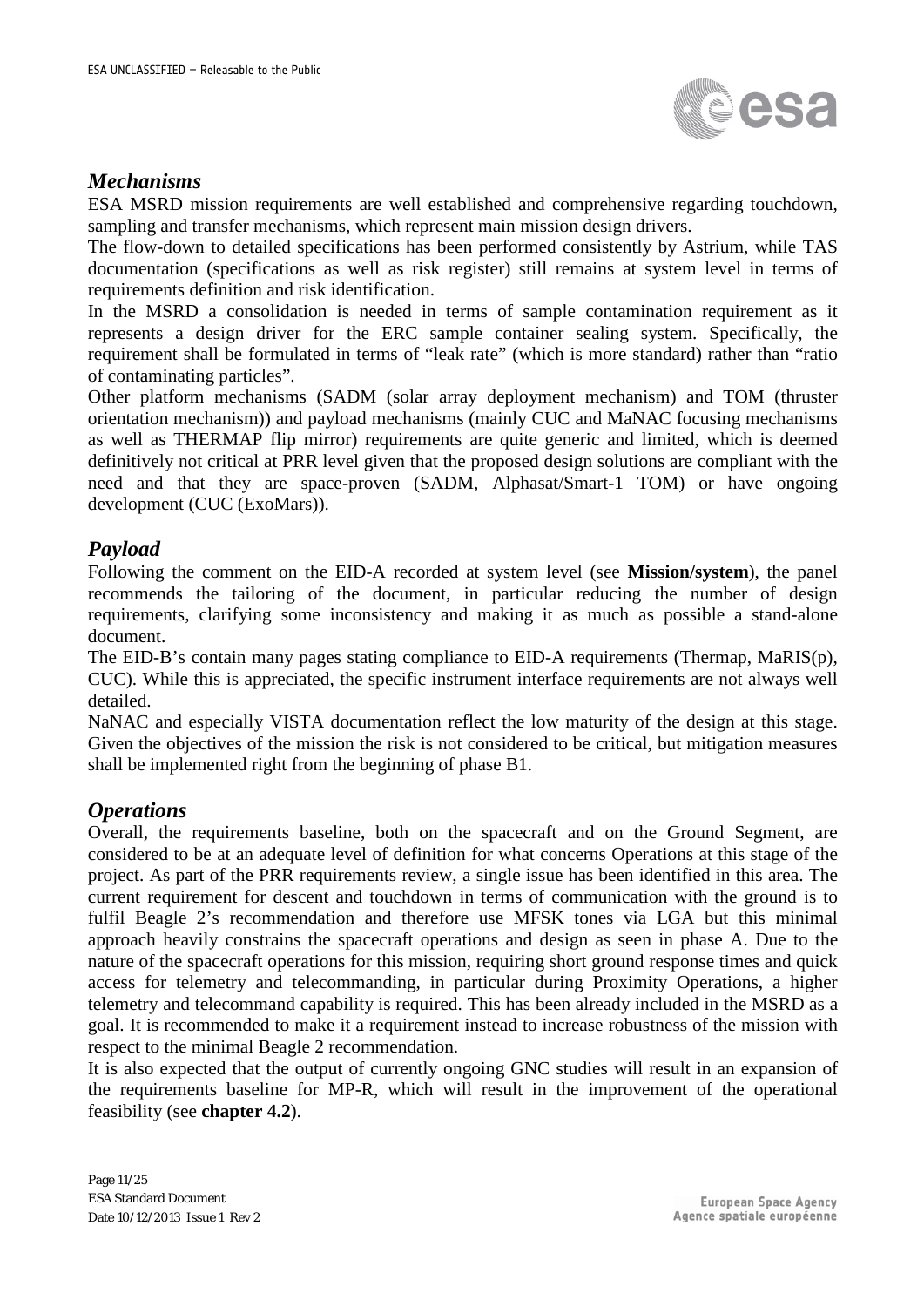

#### **3.2 Confirmation of the mission technical feasibility:**

- *Mission design justification and compliance with applicable requirements*
- *Concept of operations, observing strategy and modes (where applicable), calibration aspects, driving requirements on mission, spacecraft and payload design*
- *Validity and maturity of the spacecraft and payload design concept*
- *Margin philosophy*
- *Adequacy, completeness and credibility of system, spacecraft and payload budgets and margins*
- *Availability of appropriate models and analyses in support to design definition*
- *Identification of critical technologies for the spacecraft and payload, identification of current technological maturity and availability of credible roadmap to achieve TRL 5 before adoption, critical review of ongoing technology development activities*

#### *Mission/System*

The mission/system design is credible and justified by the appropriate technical documentation and in line with the requirements. The overall mass budget is realistic and mass margins are adequate, including for the re-entry capsule. The required 20% system mass margin, appropriate maturity margins and an additional 5% launch mass margins for the 2024 worst-case launch are achieved (based on launch performances verified and approved by Arianespace analysis specifically made for MarcoPolo-R end 2013). For the nominal launch in 2022, the launch mass margin is above 10 %: Astrium with 1669 kg (12.5% margin) and TAS with 1624 kg (15% margin).

The table below shows the launch masses, mass margins (Based on specific LV performances analysis made by Arianespace) and mission duration for all opportunities (the asteroid proximity operations are always 180 days. The rest is cruise).

|               |      | Launch mass (incl. adapter) in kg | Launch mass margins in % | <b>Mission</b> |                  |
|---------------|------|-----------------------------------|--------------------------|----------------|------------------|
|               | AST  | TAS                               | AST                      | TAS            | duration (years) |
| December 2022 | 1669 | 1624                              | 12.5                     |                |                  |
| December 2023 | 1689 | 1618                              |                          | 12.5           | 4.               |
| December 2024 | 701  | 1614                              |                          | 10.5           |                  |

The interplanetary environment of the mission is milder than any previous ESA planetary mission, except Smart-1. Thus there is little environmental risk associated with the "standard" equipment. The critical phases of the mission are the asteroid touchdown and the Earth re-entry. As discussed in more details in paragraphs below, sufficient analysis and design iterations have been done for these critical areas to demonstrate that there is no high risk related to their implementation.

One non-compliance has been identified concerning the touchdown accuracy performance in the TAS descent strategy (see **GNC** and **operations**). The other two descent strategies (Astrium and GMV (TDA)) are compliant with the requirements (see **GNC**) leading to a high degree of confidence concerning the feasibility of that phase. The operational concept, backed up by appropriate technology activities focusing on GNC and optimisation of ground operations, has been sufficiently iterated with ESOC to provide confidence in its credibility (see **Operations**).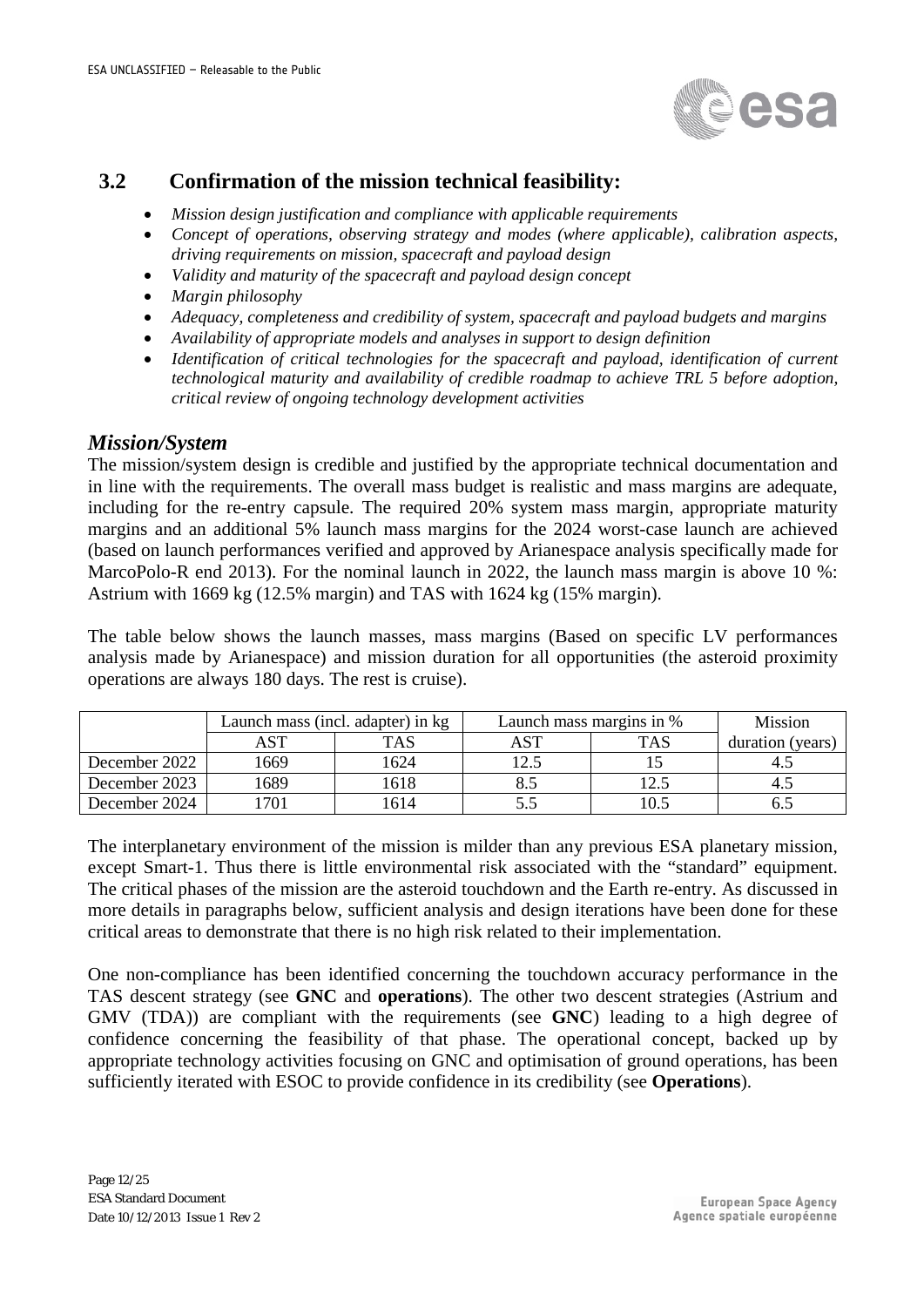

#### *Technology readiness*

All critical technologies have been identified for spacecraft and payload. All of them are addressed in dedicated technology activities which seem to progress well, namely GNC (GMV), sampling tool (AVS and Selex Galileo) and heat shield material (Astrium SAS). All of them have reached or are some months away to reach TRL5 with the exception of the touch and go mechanism for which the TDA is only about to start. Schedule margins are however adequate for this item and it seems realistic to reach TRL5 by mission adoption, given the specifications of the proposed design solution, either a robotic arm (TAS) or a boom (AST). The results of these technology activities must be however better communicated to the primes at the very start of phase B1 in order to crossfeed the system studies with the critical results of these technology developments and ensure direct harmonization at industry-level. The technology readiness aspects are addressed in more details in **chapter 4.3**.

#### *ERC*

The re-entry capsule design is sufficiently detailed and has sufficient margins in terms of system mass, aerothermodynamics and maturity margins, including the heat shield material which has higher margin levels as recommended for this element. The analysis of the robustness of its tracking and recovery operations (mostly navigation, optical and radar) is however limited to an analysis derived from Hayabusa landing performances. Since the capsule has no tracking beacons onboard, it is recommended to put extra effort on the analysis of the performances and robustness of the spacecraft Earth return ground-based navigation before release of the ERC from the spacecraft and re-entry tracking operations for this passive concept in the very early stage of phase B1 to ensure that the knowledge of the capsule landing ellipse is as accurate as claimed (see also comment in **chapter 4.1**). Alternatively, if this cannot be guaranteed and no satisfactory recovery operations can be designed for a passive capsule, a parachute must be added to slow down the descent and ease radar tracking. This adds complexity and cost to the mission would however save mass, as the capsule volume, thus mass, is driven by the volume required by the crushable material to absorb the impact energy at landing. It is noted that for the current design, the size of the capsule is compatible with radar and optical tracking, and that the actual landing ellipse knowledge error prior to re-entry after the last tracking should be small enough (5 kilometres, similar to Stardust (8 km at 3-sigma)) for envisaging efficient recovery operations. Nevertheless, the PRR panel recommends to further consolidate the ERC landing simulation and recovery operations in Phase B1 for confirming the parachute free design.

#### *Mechanical*

The spacecraft and subsystem structural design is considered satisfactory at PRR. The industrial study teams have proposed different structural configurations for the spacecraft.

Astrium proposes a re-use of the Solar Orbiter structure reconfigured and optimized for the MarcoPolo-R mission. Within the limits of this study phase the detail of this optimization is limited, but is essentially justified, e.g. deletion of propulsion tank rings. It should also be noted that the mass budget reported for MarcoPolo-R structure is based on limited changes to the relatively mature structure design of Solar Orbiter. As a mature design, this includes an appropriate and agreed level of margin for mechanical design loads, and therefore the reported mass budget should be considered reliable, even though the system study does not allow a detail design verification of the proposed

Page 13/25 ESA Standard Document Date 10/12/2013 Issue 1 Rev 2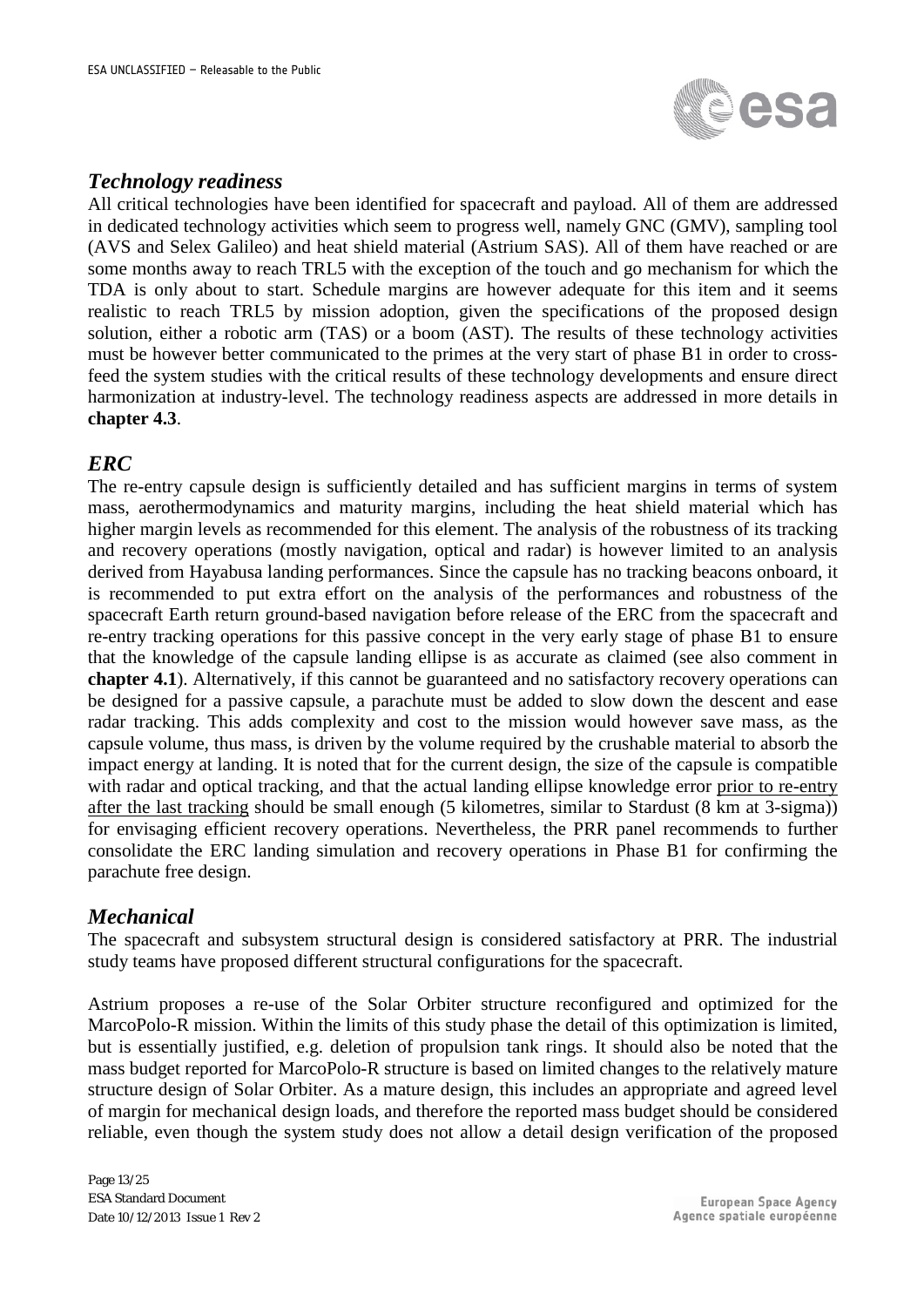

structure design.

The TAS structure design is referenced to Herschel/Planck Service Module Structure. However, the similarities are quite limited in terms of dimensions and supported subsystem mass. In addition, the reported mass budget includes a very small allowance for miscellaneous items, e.g. brackets and cleats. The level of design verification possible at PRR, does not allow to confirm the feasibility of the proposed configuration in detail. The reported mass budget for the spacecraft structure should therefore be considered as optimistic. At system level, this has the possibility to absorb some system mass margin, and therefore as a constraint on the technical feasibility, but not a major blocking point as launch mass margins are superior to 10% in the TAS design.

#### *Thermal*

The payload and spacecraft thermal design is demonstrated by analysis and design as feasible and design margin is considered. This is valid for performance and budget. However it has to be noted that there is some flight operation constraint to find a working thermal design. During operation of the Solar Electric Propulsion the significant heat dissipation has to be radiated via performanceoptimized radiators directed to deep space and at the same time the SA surface needs to be oriented in an optimal direction towards sun. During off mode of the electric propulsion system the radiators have to be controlled by heater power. This design has to be robust in a wide range of environment, in LEOP, direct escape, during cruising and Asteroid rendezvous. The LEOP analysis still has to be confirmed and the industry also has to use the required sun distance values as there is a slight discrepancy between both contractors to be clarified (see **chapter 4.1**). Nevertheless the panel judges the situation as not critical. In general the thermal design of the payload, platform and Earth reentry capsule is considered as feasible.

#### *GNC*

The GNC design and maturity are considered adequate to the mission achievement and project development phase. It features non vision-based absolute navigation which is a major improvement with respect to the previous Marco Polo concept in terms of technology maturity and cost as this was a schedule and cost driver. Now, only relative navigation is on-board, which is a mature technology.

As mentioned in **Mission/system** 3 descent strategies have been investigated by both system study contractors (Astrium and TAS) and by GMV in a dedicated TDA:

- The TAS design limits the use of relative navigation to the last descent phase. This basically makes the operations very complex but most importantly lead to non-compliance on the touchdown accuracy performance.
- ASTRIUM design is compliant with the requirements but only focused on navigation and guidance analysis during descent to asteroid, which indeed are the main contributors to GNC performance. However, the use of full GNC closed-loop performance simulations shall be recommended for the next phase.
- Major progress on the GNC have been achieved within a dedicated TDA led by GMV (NEO GNC 1 and 2). The NEO GNC 2 activity is almost completed. It has brought all the visionbased GNC and image processing software to a high maturity level and has demonstrated compliant and robust performances via extensive simulations. Currently, tests of the whole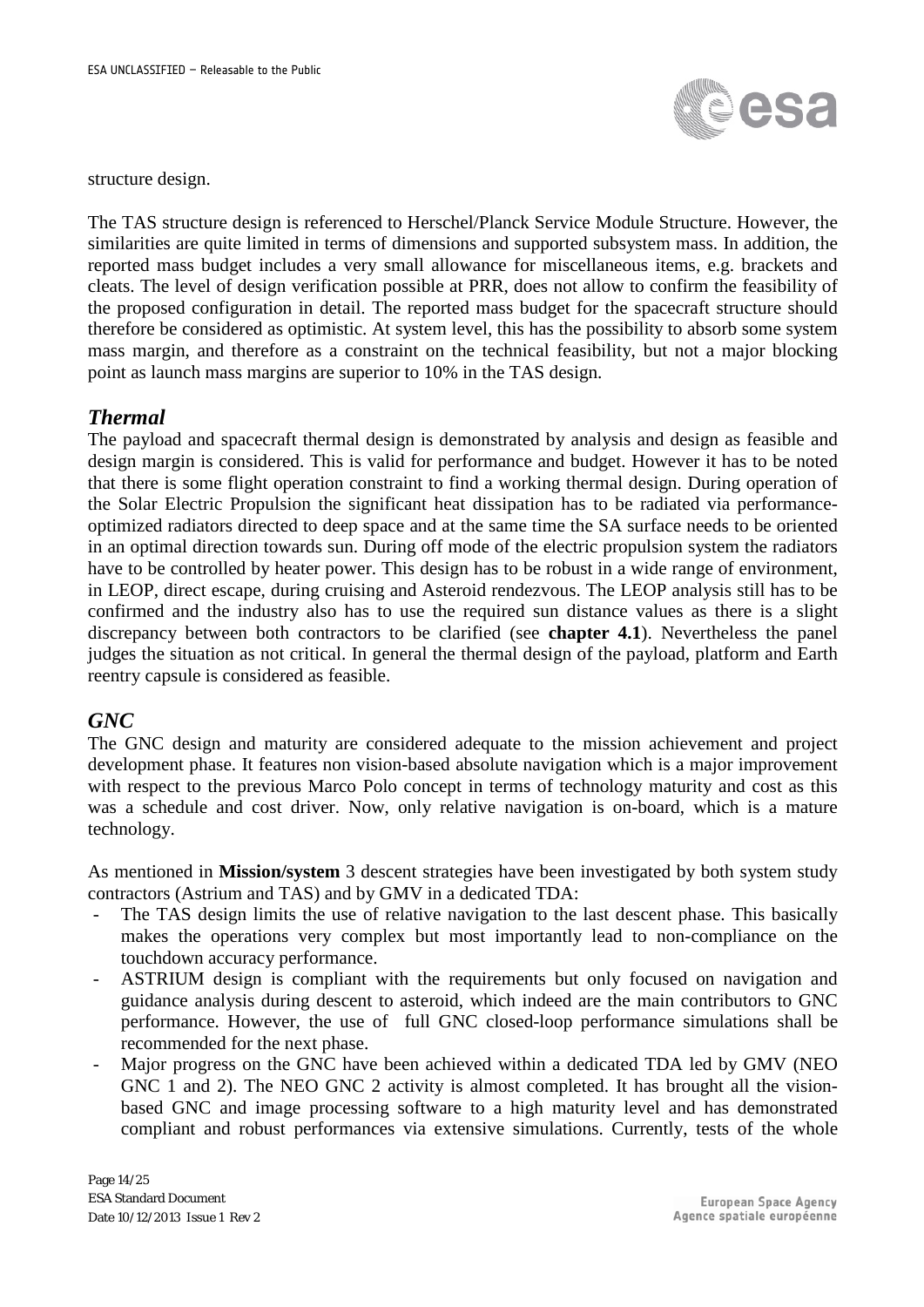

closed-loop GNC descent towards the asteroid with relevant hardware – navigation camera, laser altimeter and flight processor in the loop – are on-going on a robotic bench with a meter scale 3D-printed model of an asteroid target and appropriate scaling.

The pre-descent navigation strategy is similar for both industrial studies. It relies on propagation of the position knowledge acquired by initial orbital determination by the ground. This position knowledge is updated one more time to the S/C just before the descent start is triggered. However, both approaches would benefit by following the enhanced navigation approach developed in the dedicated TDA. This approach allows simplifying ground operations and initialization of the descent operations. The panel recommends to consider the GNC enhanced navigation approach consisting of on-board pattern recognition of a minimal set of landmarks to initialize the on-board state estimations and triggering the start of the descent operations. This will allow reducing the performance dependency on the last ground command (which provides a guidance profile (initial orbital determination knowledge) and triggering of descent start). In addition, this dedicated study has demonstrated good performances with full close loop simulations and will raise the technology readiness level with robotic test bench validation in the coming months.

In the same dedicated TDA (GMV), the employment of a laser altimeter conclusively demonstrated increased performances, offering a higher measurement accuracy with a narrower beam width that allows higher surface resolution. On the contrary, the radar altimeter, baselined in both industrial designs, can ensure good performances only on smooth surfaces. Therefore, the landing site is strongly constrained to smooth surfaces and only in a region without any large obstacles. This region is not only the touchdown footprint but more generally in the wider surrounding of it, proportional to the altimeter beam width. The laser altimeter can guarantee higher and more reliable performance with little additional cost in terms of power and mass. In addition, the laser altimeter provides better performances at large range.

The spacecraft orientation with respect to the surface is based on vision-based image processing algorithms and careful selection and characterization of the landing site. Only an area with uniform slopes will be suitable for this approach. However tilted altimeters or an imaging LIDAR might be needed if an accurate knowledge of the surface in the surroundings of the landing site is needed. In addition, the needs to monitor the relative attitude during sampling operation would benefit from a direct measurement for collision avoidance purposes. The panel recommends to re-evaluate the slope requirements of a suitable landing site. The performances achievable within NEO GNC 2 shall be taken into account for this purpose as well as possible recommendations from the science team. In case a more demanding slope environment is defined the use of a laser altimeter and a LIDAR relative attitude determination shall be considered. If not, the current design is appropriate. The impact would be a cost increase but this is partly balanced out by merging this LIDAR with the "pure altimetry" function, which is the current concept in the dedicated TDA "miniaturized imaging LIDAR".

#### *Mechanisms*

The sampling acquisition, touch and go, transfer and sealing subsystems are considered to be technically feasible for MarcoPolo-R based on the review of the designs presented and related specifications (e.g. stiffness, functions, transfer accuracy of the touch and go/transfer arm),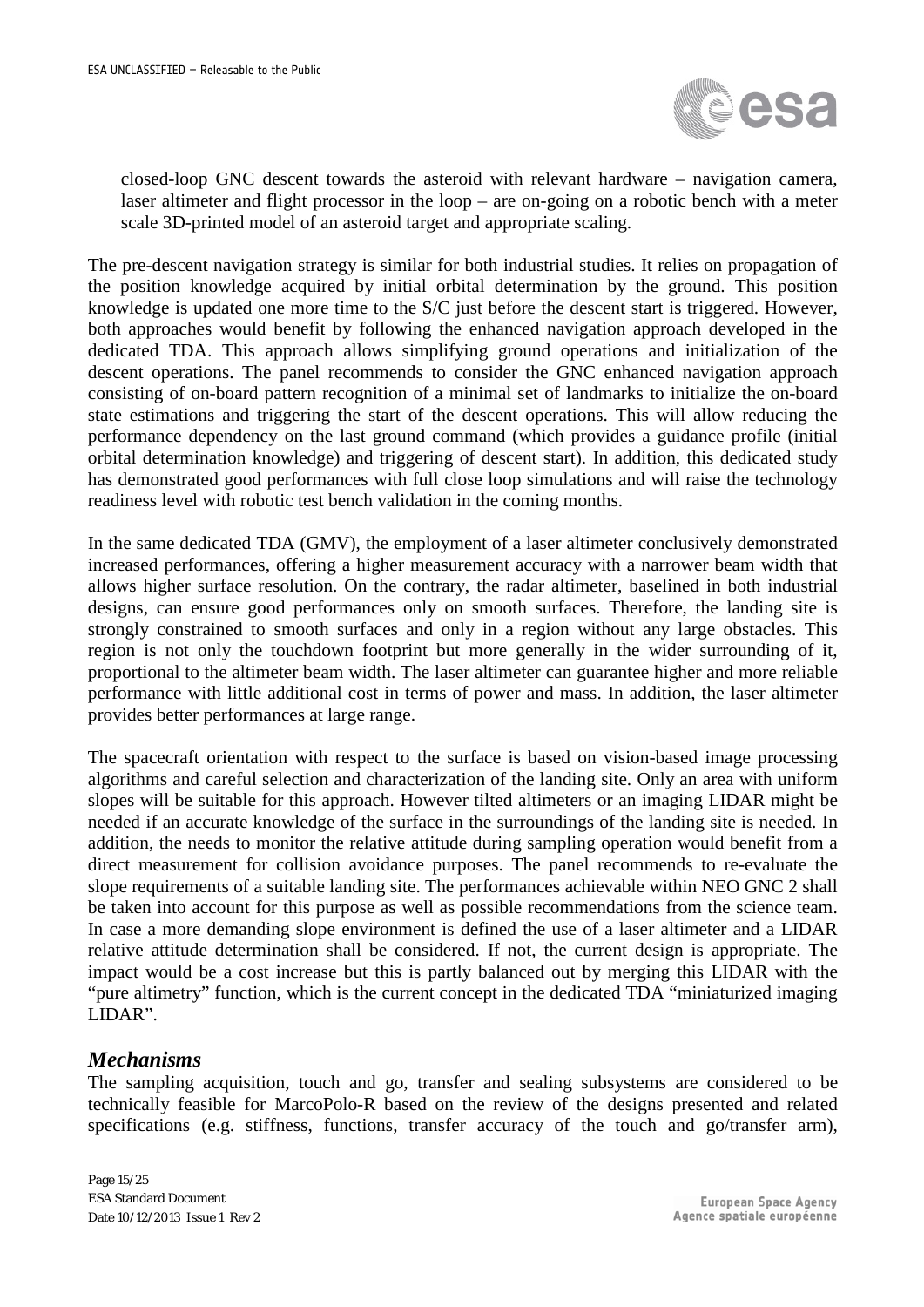

delivered analysis (e.g. Monte Carlo for touchdown with sufficient test cases and delivered performances) and the separate TDA (e.g. sampling tools). The maturity of the presented designs is commensurate with a PRR level and the touch and go, sample, transfer and containment strategy is deemed to be feasible. In particular, several sets of soil have been successfully sampled during 3 seconds through a force of 20N with a brush-wheel breadboard. In addition this technology has been successfully tested by Honeybee Robotics (US) in a low gravity environment. However, it remains a key design driver for the mission. The following specific comments have been raised by the panel and shall be tackled by the respective primes and the TDA contractors (mostly sampling tool and touch and go) as there are a number of potential weaknesses with the proposed solutions, which could lead to design flaws if not addressed early. All of the issues below are addressed within the ongoing sampling tool and foreseen touch and go activities.

- TAS/Selex Galileo design: triggering of the sampling tool closure is challenging due to the specified soil properties and consequent sampling torque and forces. Penetration depth results are difficult to monitor. Alternatives shall be considered and a trade-off undertaken. Triggering sensors and strategy should be tested appropriately in the ongoing sampling tool development activity but this is currently foreseen.
- TAS/Selex Galileo design: compliance device shall be robust to lateral forces and torques occurring during (multiple) touchdowns, especially with respect to buckling of the blades. This could work as the touchdown resulting loads are not demanding but the level of analysis and definition is too low to confirm yet that it is a robust solution. In-depth analysis, well-justified material selection and very early testing are required within the touch and go activity.
- TAS/Selex Galileo and ASTRIUM designs: sampling tool closure systems have been proposed. These must take into account the possible presence of debris. A compression strength of 30MPa is considered for the pebbles, which could drive the closure strategy. With the Astrium sampling tool design (brush-wheel) straightforward solutions should be possible, as preliminary seen in the AVS sampling tool design and testing activity, but remain to be consolidated. In the TAS/Selex Galileo sampling tool the closure system design has not been demonstrated yet, neither by analysis nor by test. Therefore, this operation is at risk with a claw-like approach. However, a detailed design was made by Selex Galileo and testing is to be performed in the coming weeks.
- ASTRIUM design: during touchdown(s), it is not clear whether the transfer (pulley) mechanism has been fully designed to withstand the relatively high lateral loads (58 N on x and y-axis from Monte Carlo analysis) and torques. If not, this will add complexity and risks on its design and functionality. Lateral compliance of the boom could be considered.
- ASTRIUM design: It is not confirmed that the Eddie current damper solution is sufficient to absorb the touchdown energy. It is recommended to consolidate the design with a trade-off between different damping systems in the upcoming touch and go TDA.

Platform mechanisms proposed design is deemed appropriate considering the preliminary phase of the project. Payload mechanisms are poorly described, which may be considered acceptable at PRR level, however further consolidation has to be performed in the next phase of the project.

#### *Payload*

The instruments design and resources are considered adequate and not critical for the mission. The

Page 16/25 ESA Standard Document Date 10/12/2013 Issue 1 Rev 2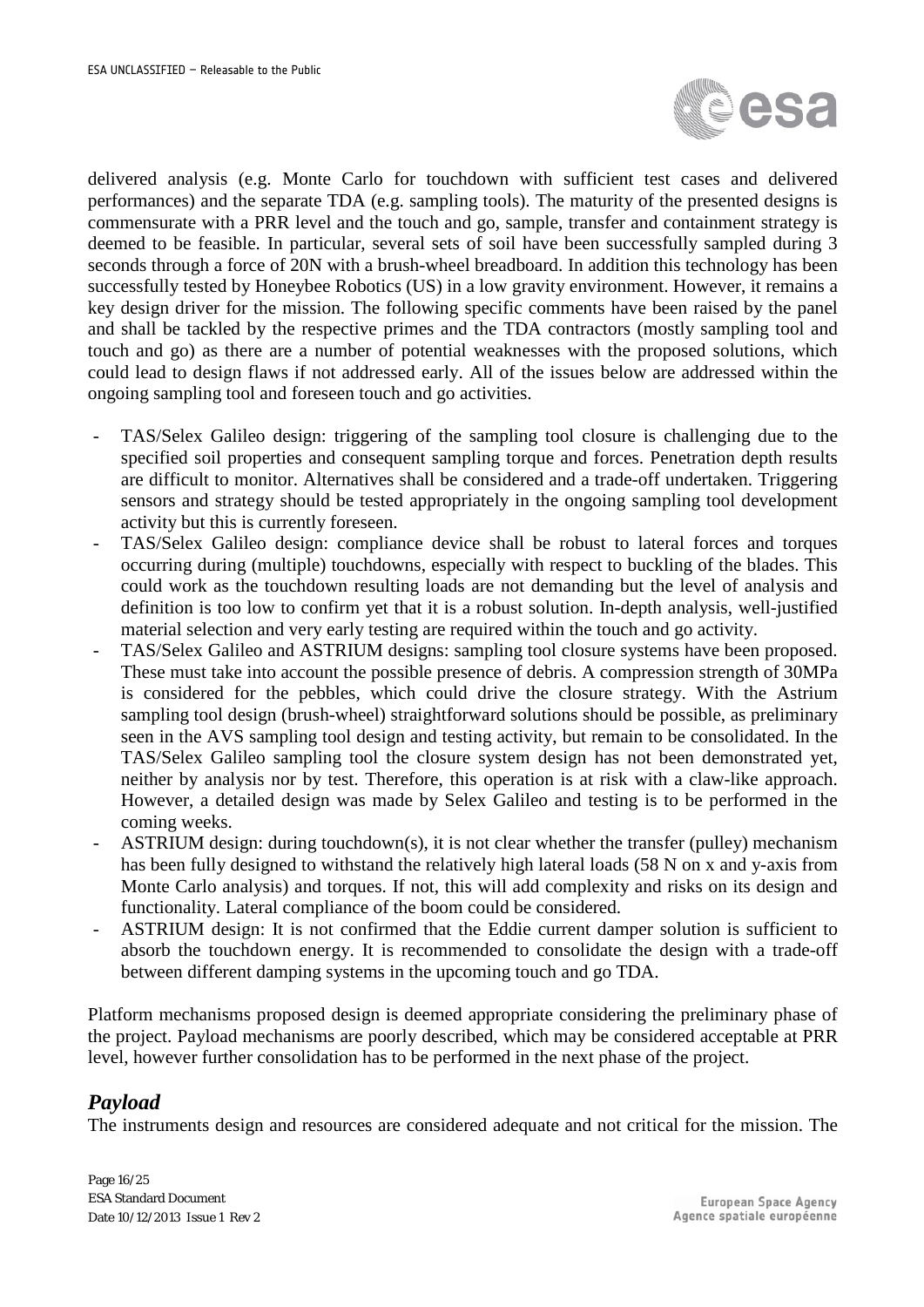

payload mass is 33 kg for 4 key instruments (narrow angle camera, near-IR/visible spectrometer, mid-IR spectrometer and close-up camera) of relatively well-known use and design and one more instrument for which the sensor is well-known but with a less conventional accommodation (on the sampling boom).

The redundancy implemented in the instruments ranges from no I/F redundancy (CUC, partially THERMAP) to redundancy carried very far into the instrument (MaNAC). The panel recommends ensuring that the instrument redundancies are resource efficient while avoiding to drive the Platform Power and Data Handling architecture.

The review panel has raised the following specific comments:

- MaNAC: The design maturity of MaNAC is not sufficient for this stage of the project. Although the total mass is considered adequate for such an instrument, the mass budget lacks details and appears not to include some items. Tolerance analysis, thermo-elastic deformations, alignment, refocusing mechanism displacement, straylight analysis, mirrors manufacturing, filter information are required. A trade-off with other possible designs shall be presented. However, the above issues are not judged to be critical, provided that more design effort is put in place from the beginning of phase B1.
- CUC: The need to protect the instrument against dust during the sampling operation needs to be consolidated soon, as it may have an impact on the instrument mass and complexity.
- MaRIS: The presented instrument Mass budget (increased from AO) contains errors and may be incomplete. The mass budget needs to be clarified and re-assessed. The achievable spectral resolution performance needs to be clarified with respect to the requirements. A Thermomechanical and tolerance analysis shall be performed.
- VISTA: This sensor is to be mounted on the sampling boom. It is not resource-demanding but its accommodation and integration may be a challenge and it is overall poorly described.

#### *Operations*

While on the whole operational scheme there are no overriding technical feasibility concerns, the most challenging aspect of this mission, from an Operations point of view, are the operations in the proximity of the asteroid, and in particular the definition of the descent strategy. Both proposals present and elaborate operational concepts for this phase.

Taking into account the comment made in chapter 4.1 on the need for high telemetry and telecommand, the panel recommends however to include a pointing medium gain antenna. A medium gain antenna is already part of both designs and one of them already has a pointing mechanism. Most likely, a one-axis-mechanism operated in open-loop control will be sufficient. This does not have a major impact at system level. A more significant concern is that the TAS proposal for descent strategy is considered to involve a higher degree of operational complexity and has poorer results in terms of performance (see **GNC**).

Overall, Proximity Operations are considered to be challenging, however they are being thoroughly tackled by the NEO GNC (see **GNC**) and the Fast Operations Platform for small body GNC TDA studies, now underway at ESTEC and ESOC. The latter TDA is defining in details all operations required at ESOC to perform the mission, taking into account the inputs of the NEO GNC activity and building on the Rosetta approach. It is expected that as an outcome of these studies, results will be fed back into the design probably in the form of expanded S/C functional requirements. The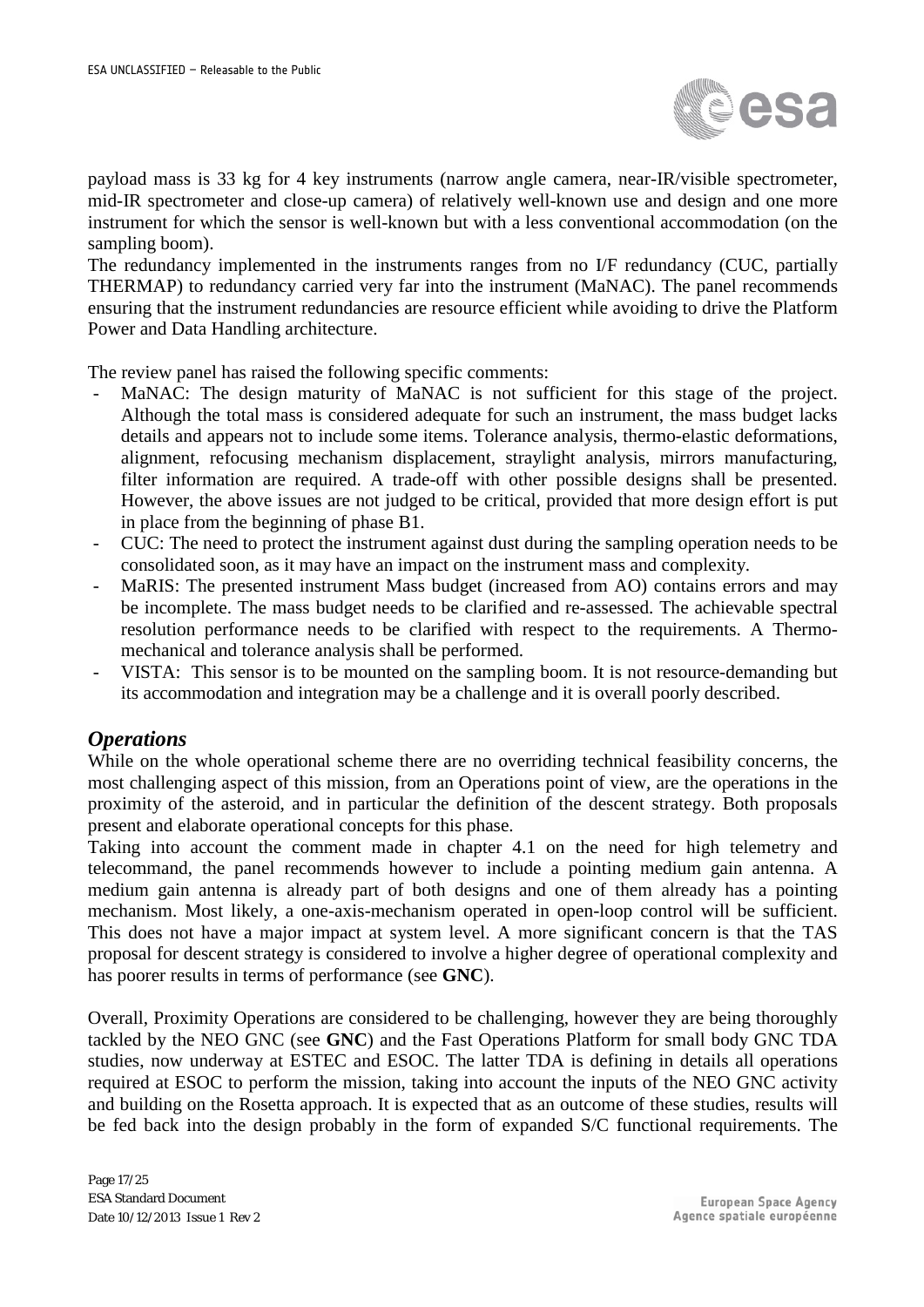

NEO GNC final outcomes will be available before the start of phase B1 whilst the Fast Operations Platform TDA will feed the Phase B1 throughout and will be completed in early 2015. After this step is completed, the Asteroid Proximity Operations could be considered consolidated and of medium complexity. It builds on the Rosetta operational building blocks, especially the orbital operational strategy, but is less critical as the asteroid has no off-gassing and the ground is not in the critical loop for descent and touchdown as opposed to Rosetta which Philae delivery fully relies on the ground-commanded operations. The operational complexity would be in addition much simplified if the recommendation proposed in the GNC chapter above is implemented (use of enhanced relative navigation to by-pass the last ground navigation update before descent) .

#### **3.3 Confirmation of the mission programmatic feasibility:**

- *Critical review of the spacecraft and payload development plans*
- *Adequacy and completeness of the proposed development and verification approach*
- *Model philosophy*
- *Realism and completeness of spacecraft and payload development schedule (incl. margins)*
- *Compatibility of payload need and delivery dates*
- *Critical path analysis*
- *Risk assessment and related mitigation plan*
- *Credibility and compatibility of technology maturation roadmap schedule with system schedule*

#### *Spacecraft development plan/model/AIV-AIT*

The spacecraft development plan is adequate. Both primes follow a PFM approach for the "standard" equipment but STM/QM/FM for innovative systems, e.g. sampling mechanism, touch and go arm, capsule and GNC SW/equipment for which test facilities have been already identified, and fit with the test specifications. It includes a complete hardware matrix with a detailed list of spare parts.

The development and verification approach is consistently defined by Astrium with the exception of the sine vibration test approach at unit level. This needs to be clarified as it may lead to over-testing of the flight model units. An inconsistency also exists in the allocation of random vibration qualification test to unit level models. When EQM units are procured, they should be used also for random vibration qualification testing. This is not completely clear and should be reassessed properly. TAS defined a consistent development and verification approach as well. Only the definition of verification levels is confusing and not in line with the applicable ESA standards (ECSS). They need to be reassessed in line with the expected activities. E.g. the Experiments are not a module and e.g. they are recalled under subsystem level. Further on, the ground segment is mentioned in the text, but it is not defined as a verification level. Either the ground segment should be defined or that terminology removed.

#### *Spacecraft overall schedule*

The Astrium schedule, with 6.4 year development time, is properly defined and quite complete for this phase of the project. It also includes (realistic) estimates of the procurement time of the subsystems and units, giving a good confidence on the assumed margins. The TAS schedule, also with 6.4 year development time, remains high-level. It does not include a detailed estimate of the procurement schedule of units and subsystems.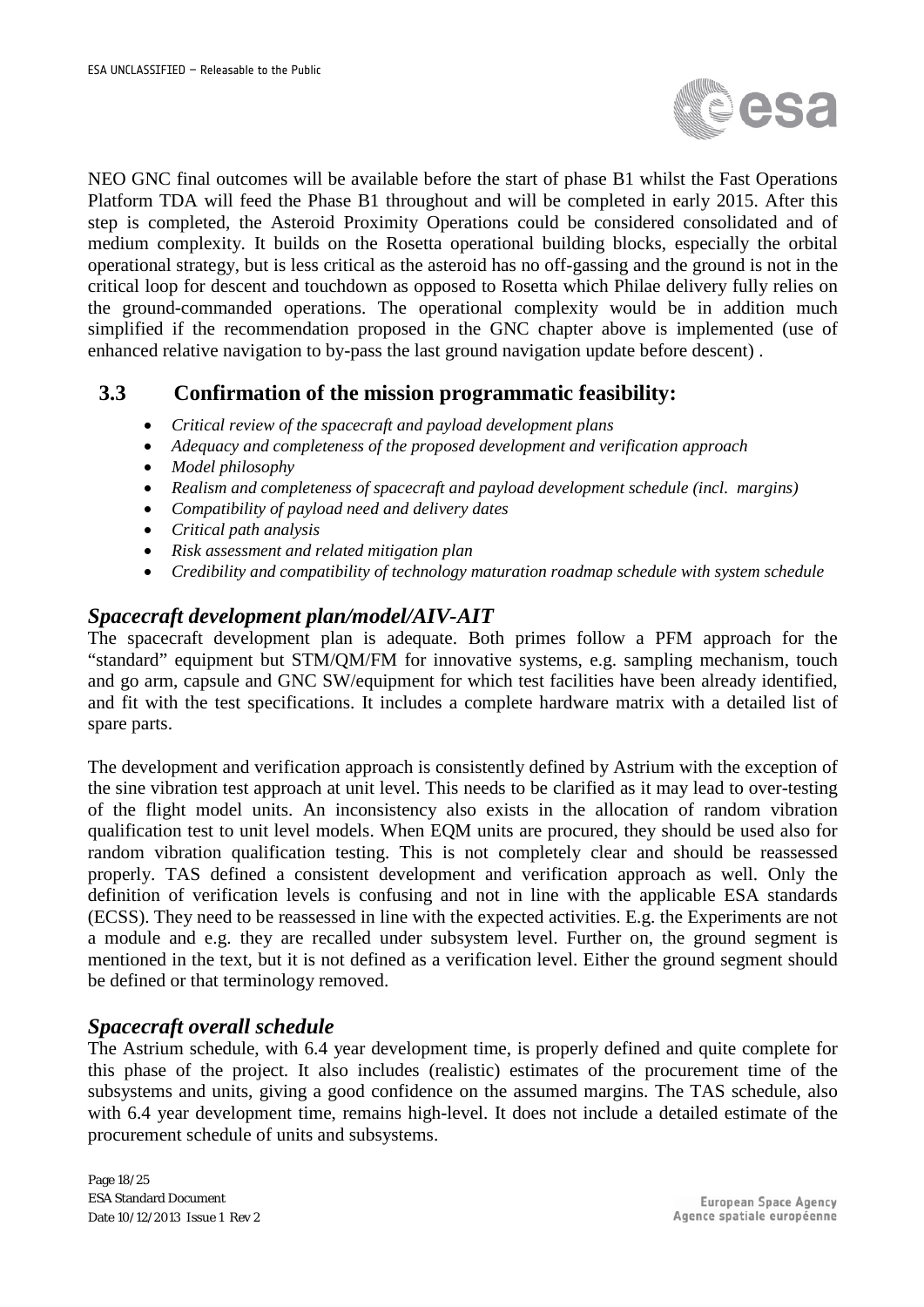

Based on the review of the provided schedule, critical path analysis (see below) and margins, the December 2022 launch date is considered to be feasible. The total development time (from phase B2 KO to launch) is 6.4 years including: 1-year phase B2, 2.3-year phase C, 2.1-year phase D, 0.5-year phase E1, 0.5-year contingency. This is realistic, similar to other projects of similar complexity and a little longer than for Solar Orbiter (6 years) and one year more than for Rosetta (5.5 years).

The backup December 2023 launch date can be met with robust margins, with a total of 7.4 year development time. Due to the nature of the mission (one launch window per year), it is however recommended to anticipate the phase B2/C/D KO by a few months as well as to speed up the procurement phase for the key elements, namely: GNC, sampling and touch and go mechanism and re-entry capsule in order to fully secure the 2022 opportunity.

#### *Critical path*

The critical path has been analysed. Both the touch and go arm and the GNC are considered to be the main schedule drivers; the former because the technology activity is starting only now and the latter because it involves intensive critical SW validation phases. Validation and Verification of the whole GNC chain is ongoing on a dynamic real-time test bench with flight processor and sensor in the loop. The whole GNC will be at TRL 5-6 in May 2014 so the GNC-related schedule risk is considered to be low. For the touch and go arm, appropriate test facilities have been identified, an adequate TDA is about to start and the overall design was judged to be non-critical (see chapter 4.2), but this particular sub-system requires a strong technology development effort in parallel to phase B1 to ensure that it is at the same level of maturity as the other technologies at start of phase B2. At the moment the risk is considered to be medium. Two contracts addressing both industrial designs are recommended.

#### *Technology development schedule*

ESA is taking care in an adequate manner and is currently well advanced in the development of the MarcoPolo-R required technologies as described in chapter 4.2, e.g. GNC validation by GMV, sampling tool development and tests, ERC heat shield material pre-qualification and crushable material tests, etc. The exception is the touch and go arm as indicated above which targets TRL 5 by mid-2015.

However, system primes need to be better informed of the current status of advancement as this is not yet shown into the industrial planning documentation. The following few remarks are not critical due to the above facts, but need to be mentioned. The required technologies to be developed are defined, but both industrial schedules and DD and AIV plan need to be complemented by dedicated schedules in a GANTT chart format for the technology development activities to be performed/continued in phase B1 in order to allow a proper start of the Implementation Phase and to reach TRL 5.

For Astrium, the technology readiness assessment and Development Plan seems to show a marginal development planning. By having a BB type of equipment available, TRL 5 should be reached, while it is here stated that the QM is used to bring the technology level from TRL 4 to 6 (e.g. radar altimeter). On the AOCS and GNC algorithms, Phase B2 is used to develop up to TRL 5, while the prerequisite is to be at TRL 5 at the end of B1.

In the TAS AIV Plan, the GNC during proximity is stated as a new development, but no specific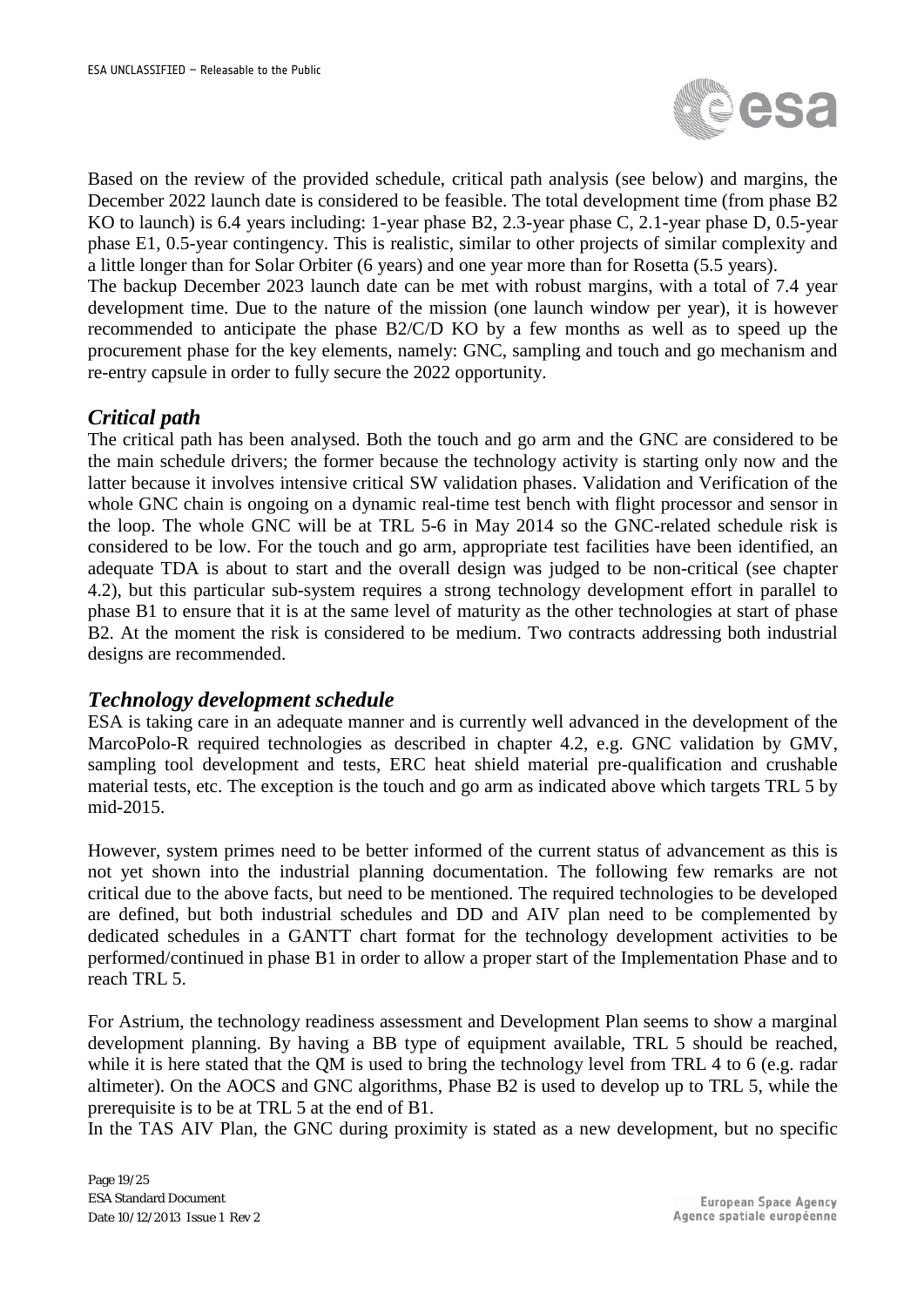

description of its intended qualification process was provided. A partial summary is provided in the technology Development Plan, but still insufficient.

More details on the model philosophy, the credibility and compatibility of the technology maturity activities as well as on the programmatic risk of the critical sub-systems can be found hereafter.

#### *GNC*

Both studies correctly indicated the GNC proximity operations as one of the technologies needing dedicated technology plans. However, only the ASTRIUM technology plan has identified possible hardware in the loop with robotic test benches to be used for the actual validation of the GNC and system level spacecraft electrical chain, as it is already done in GMV in the dedicated NEO GNC TDA. Even though both primes have defined an appropriate model philosophy for the GNC in their system AIV plan, only a placeholder is allocated for functional and performance GNC tests on a system test bench (integrating on-board computer and other QM units). These tests are specific to this mission and are critical. A clear description of such tests is missing (e.g. how to stimulate sensors, adequate test procedures). The review panel recommends to consolidate early the verification and validation strategy of the critical GNC at system level. It is also recommended to perform early development of the GNC proximity operations building on the upcoming "fast mission operations platform for NEO GNC" activity.

#### *Mechanisms*

Key mechanisms for touchdown and SATC are subjects of several on-going or shortly starting TDAs, which is deemed fully appropriate to mitigate associated risks listed in chapter 4.2. Model philosophy and proposed schedule are consistent with best practice and mission requirements for both contractors with the exception of the TAS-I SATCS QM model which is stated not to be a deliverable. This is to be clarified. In addition, the requirements and design are such that sampling tools are interchangeable with the system design, providing robustness to the industrial procurement approach.

#### *Payload*

The instruments model philosophy and development schedule are mostly compliant with the mission requirements. The lack of a complete Qualification Model for the NaNAC is however a risk of late discovery of the problems and may cause instrument delivery delay. The review panel recommends implementing a full MaNAC Qualification Model. The scheduled delivery of all payload models (except MaNAC QM) is fitting with the system-level requirements. All instruments have quite an extensive heritage at unit or component level. The following heritage is noted:

- MaNAC: SIMBIO-SYS (BepiColombo) for detector VIRTIS (Venus Express), Frame Imaging Camera (DAWN) for electronic unit, etc.
- MaRIS: VIRTIS (Rosetta) for cryo-cooler CHROMA FPA (Teledyne) for detector
- Thermap: MERTIS (BepiColombo) overall for electronics, optics IRCAM (JEM-EUSO/ISS) for ULIS detector
- CUC: Clupi (ExoMars) for the whole system (including focus mechanism, detector, etc.)
- VISTA-2: GIADA (Rosetta) for the sensor (crystal microbalances)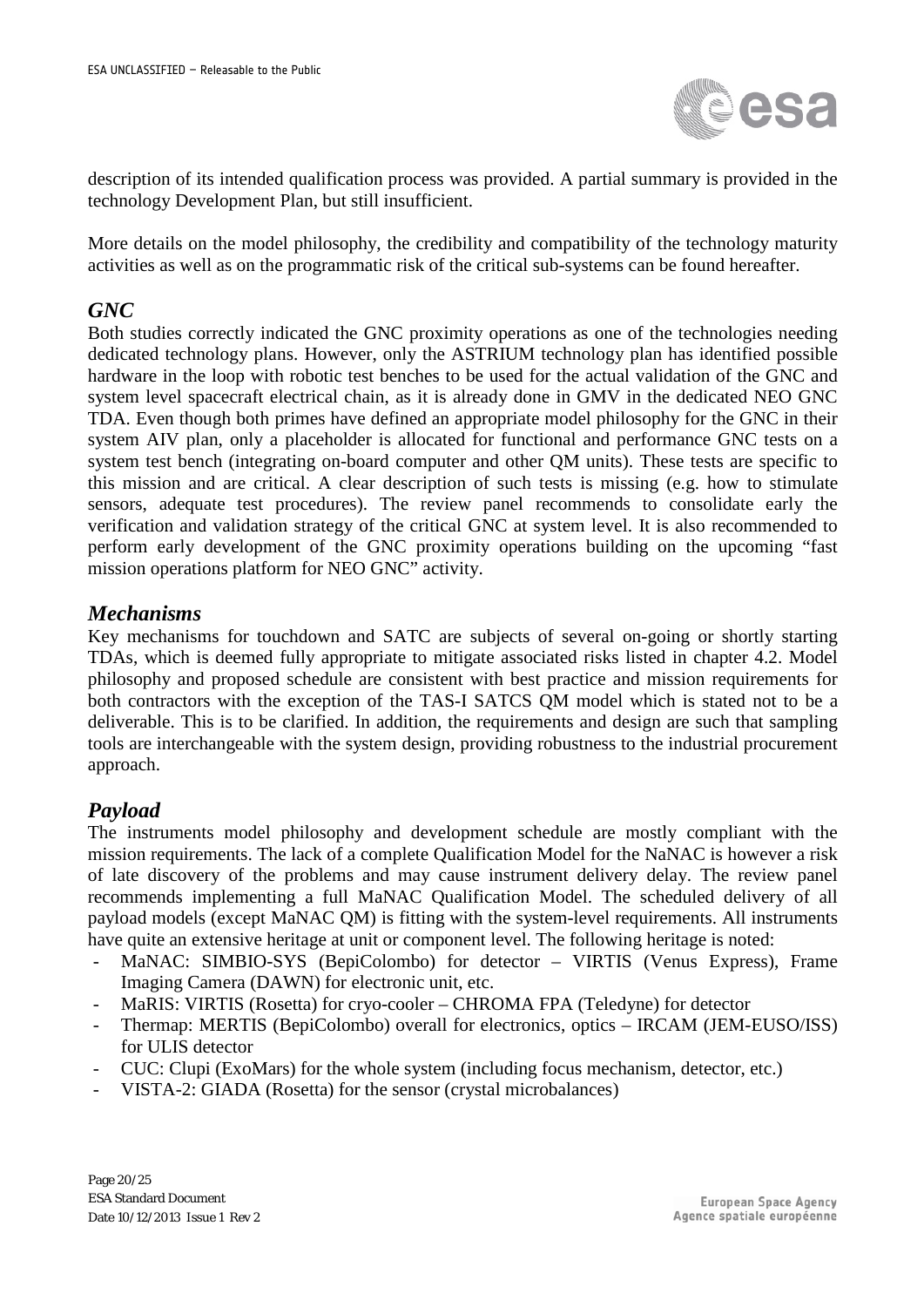

#### *Operations*

From an operations standpoint, there are no major concerns on the programmatic feasibility of the mission. The only significant development related to operations is on-board GNC software, and there are sufficient support activities on-going (NEO GNC, Fast Operations Platform for small body) to build confidence that this is being addressed with ample schedule margin.

## **4 CONCLUSIONS AND RECOMMENDATIONS**

The critical mission and system requirements have been defined and addressed adequately by ESA, the two system primes and in the dedicated technology activities of relevance to MarcoPolo-R. Many detailed recommendations to update the ESA documentation in preparation for the ITT for Phase B1 have been made by the review team.

The resulting design is appropriate and mass margins are robust. The overall interplanetary environment (~ 1 AU, asteroid) of the mission (except re-entry) is milder than any ESA planetary mission flown to date (except Smart-1), which keeps the environmental risk for the "standard" subsystems low. The asteroid descent and touchdown and Earth re-entry operations have been simplified to the greatest extent even though they remain a medium operational risk intrinsic to the nature of the mission.

Most critical sub-systems and aspects have been through a satisfactory design iteration and are considered acceptable at this stage with a few exceptions. These exceptions, discussed in the relevant chapters, are: TAS GNC strategy, sampling tool closure system, touch and go compliance actuator and ERC ground recovery operations. For those, alternative design solutions are available mitigating the development and operational risk and appropriate testing activities are ongoing or foreseen to start shortly to address those issues. The associated specifications at component level are not demanding and the preliminarily identified components are space-qualified (touch and go arm motors and limbs, compliance actuator, etc.), but the identified weaknesses of these designs must be eliminated early in phase B1.

The payload design and maturity is judged overall to be adequate; particularly for THERMAP, MARIS, RSE and the CUC. Focused activities are however still required to define proper interfaces for phase B1 (e.g. thermo-mechanical tolerance analysis, review of spectral performance). The design maturity of MaNAC and VISTA 2 is considered to be low for PRR. Further design activities of these two instruments however have a limited severity for this mission given the current mass and volume allocation and known heritage.

The mission is considered to have an overall low to medium development risk. It is technologically demanding, but there is no high development risk associated with the proposed designs and all critical items have been or are being addressed appropriately in technology development activities of relevance to MarcoPolo-R. The mission is prepared to enter the ITT preparation for phase B1. For the relevant elements, TRL 5 has been reached (heat shield) or should be reached by KO of phase B1 (GNC, sampling tool). All other spacecraft parts are already mature.

In particular, the GNC design is being fully validated on dedicated optical and dynamic test benches and with mature algorithms, flight representative processor board and GNC hardware in the loop.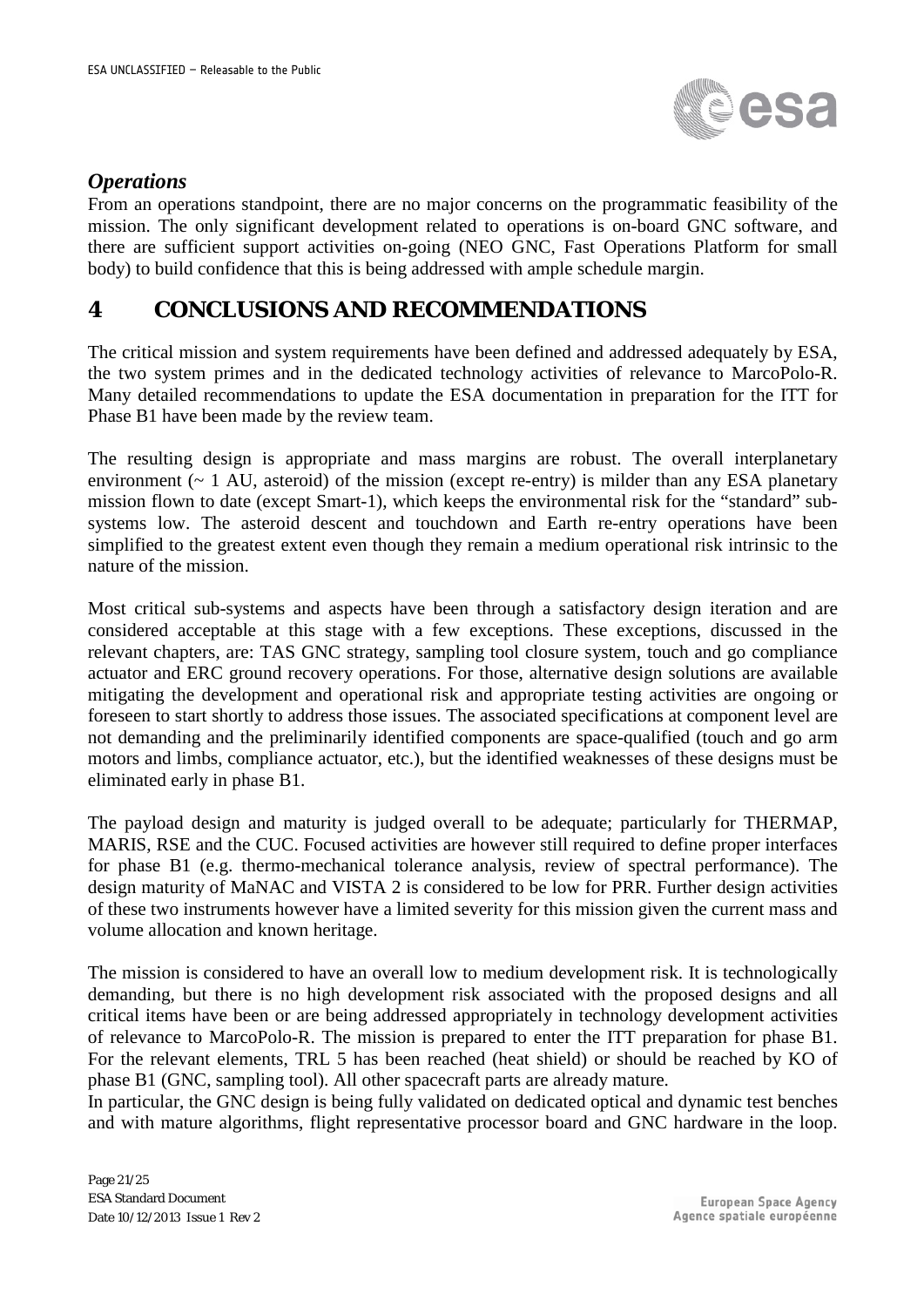

The dynamic test bench features a real chaser-to-target metrology stimulation allowing the use of sensors measurements in the loop through the recreation of relative trajectory and attitude profile by using robotic arms. Furthermore, the requirements have been relaxed with respect to the previous Marco Polo study, which allows to feature a more mature and cost effective navigation approach.

The sampling tools are being breadboarded and tested and initial test results demonstrate good performances. The re-entry capsule critical heat shield material has been tested successfully in the relevant environment and will reach the pre-qualification status shortly. The technology maturity of these elements is well-advanced. These results must however be directly communicated to the system primes right at the beginning of phase B1.

The touch and go mechanism TDA is planned but remains to be kicked-off and its schedule must be monitored very closely to ensure that this critical element can reach TRL5 by Mission Adoption and that its specifications are sufficiently well-defined to enter mission implementation/procurement phase. It is on the development critical path although its current design and development schedule are judged to be feasible.

The primes have defined a development plan in line with the specific needs of the mission, PFM for standard platform sub-system and full STM/EQM (or QM)/FM for critical technologies associated with relevant test facilities/EGSE. The GNC development is also a schedule driver and on the critical path, but the detailed V&V steps are well-defined and provide confidence into its development schedule, especially given the satisfactory performances and maturity reached at this stage. PFM system-level validation tests of the key GNC approach should however be consolidated.

The December 2022 launch date is considered to be feasible given the current development plan, schedule and status of key technologies. It leads to a total of 6.4 year development time, which is overall a little longer than for Solar Orbiter and one year longer than for Rosetta, and adequate for the complexity of MarcoPolo-R. Due to the mission launch constraints of one single 3-week window per year, the panel suggests to look into anticipation of the Phase B2 and speed up procurement of long lead items, i.e. GNC, SATCS and ERC in order to fully secure the 2022 opportunity, should it be required by the Programme needs.

With respect to the review objectives:

- Confirmation of availability and completeness of the Mission and System requirements:

The documentation set was adequate for the Phase A and has established a firm baseline to start the preparation of the ITT documentation package for the Phase B1. Many detailed comments have however been made, therefore updates are required to the ESA documentation to be ready for the Phase B1 ITT.

Confirmation of the mission technical feasibility:

As discussed in the report and the above conclusions, the mission is technically challenging, mostly due to the two critical phases - asteroid sampling and Earth re-entry. Many issues were raised. However, they have been judged to be either non-critical or well-tackled by the on-going technology development. Subsequently no showstoppers have been identified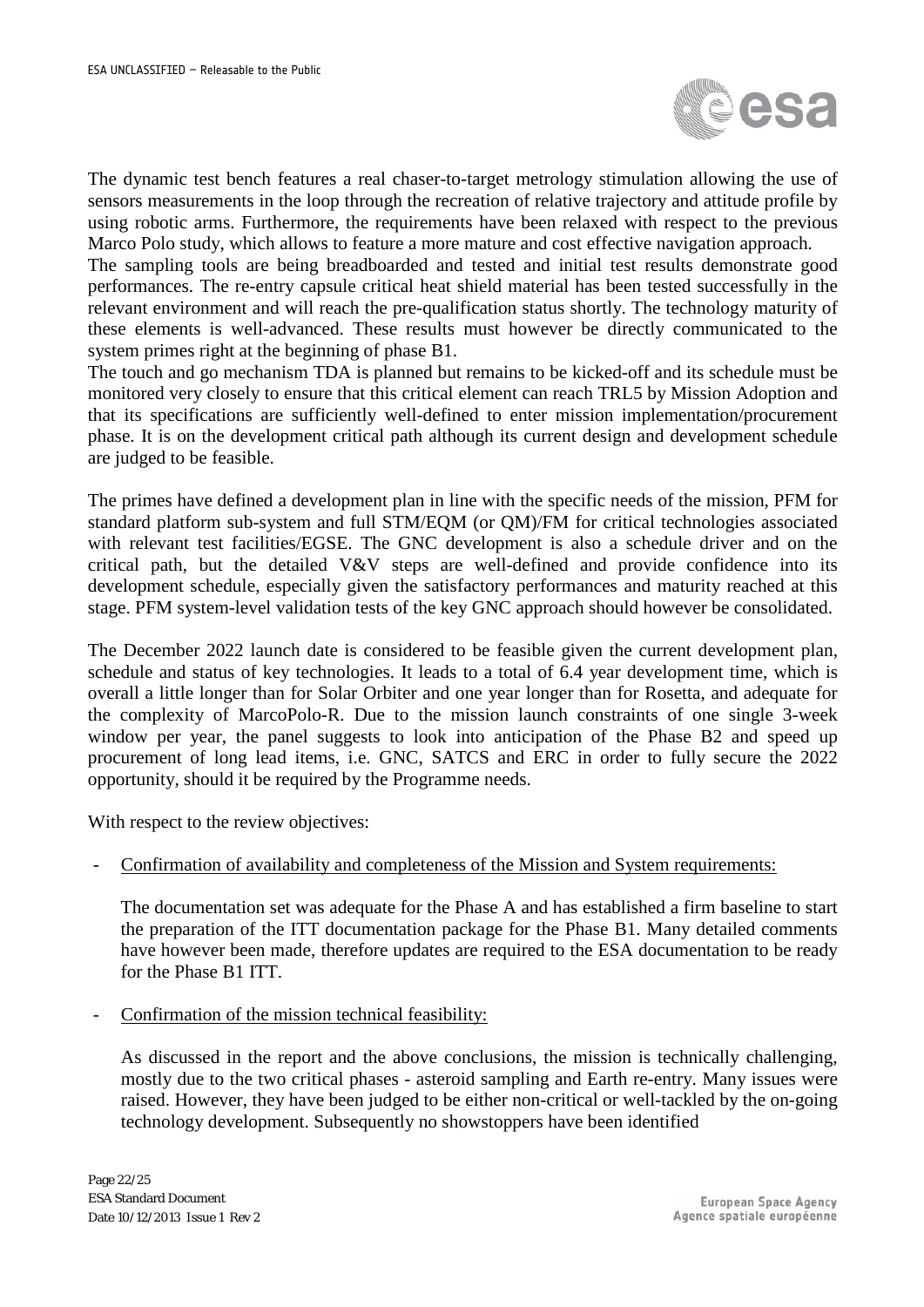

#### - Confirmation of the mission programmatic feasibility:

Providing that the programmatic-related comments made by the panel are followed-up, the panel confirms that the mission is programmatically feasible.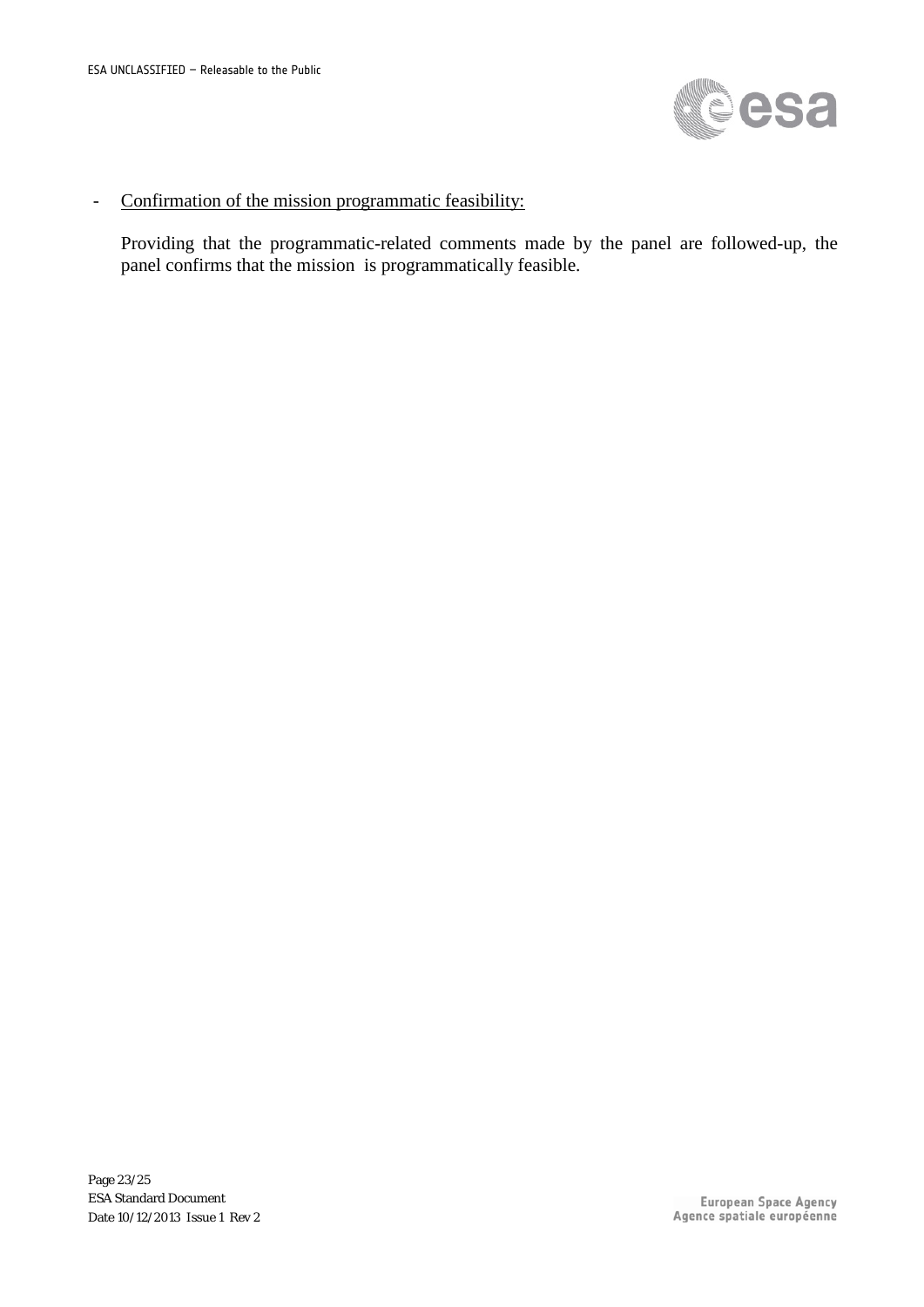

## **Annex 1 – list of TDA of relevance to MarcoPolo-R**

The touch and go activity, identified as the most critical one by the PRR panel, is highlighted in orange. Note that the previous activities of relevance to MP-R and already completed are not presented here (GNC development – step 1; ablative material development – step 1, etc.). The only activity proposed for implementation is an activity on sample sealing demonstration (leak tests, shock tests, etc.), see last row below. The other activities presented below are already ongoing.

| Key capability                           | <b>Activity Title</b>                                                                                             |         |    | <b>Budget Duration End date</b> | <b>Status</b> | <b>Deliverable</b>                                                                                                                                                 | TRL | <b>Current Targetted</b><br>TRL |
|------------------------------------------|-------------------------------------------------------------------------------------------------------------------|---------|----|---------------------------------|---------------|--------------------------------------------------------------------------------------------------------------------------------------------------------------------|-----|---------------------------------|
|                                          | Assessment and breadboarding of a<br>planetary Altimeter                                                          | 900     | 16 | Q1 2014                         | ongoing       | Laser or radar altimeter breadboard/test                                                                                                                           |     | 5                               |
| touchdown GNC                            | Autonomous GNC Technology for<br>Asteroid descent and NEO Proximity, Landing and<br>Sampling Operations - Phase 2 | 500     | 18 | Q2 2014                         | ongoing       | GNC tests with HW in the loop for descent navigation. GNC/IP SW already<br>developed, SW-in-the-loop tests performed. HW-in-the-loop tests about to start.         | 4   | 5                               |
|                                          | Fast Mission Operations Platform for<br>small body GNC                                                            | 250     | 12 | Q3 2014                         | <b>RFQ</b>    | Optimization of ground segment/mission operations procedures specific to the<br>mission need and harmonization of operations with GNC approach (above<br>activity) |     | N/A (SW) N/A (SW)               |
| Asteroid touchdown, n<br>sample transfer | <b>Fouch and go mechanism breadboard</b><br>design and test                                                       | 750     | 18 | Q3 2015                         | <b>ITT</b>    | BB and test in microgravity-simulated environment of the asteroid touchdown and<br>sample transfer mechanism (LAMA facility $-DLR$ )                               | 3   | 5                               |
| Sampling<br>mechanism                    | Breadboard of a sampling tool<br>mechanism for low-gravity bodies                                                 | 2 x 750 | 21 | Q2 2014                         | ongoing       | BB and tests in microgravity of the sampling tool. Ground tests performed.                                                                                         | 4   | 5                               |
| <b>ERC</b> heat shield                   | Delta-development of TPS for high<br>heat loads                                                                   | 700     | 24 | Q3 2014                         | ongoing       | pre-qualification of the heat shield material. TRL 5 already achieved.                                                                                             | 5   | 6                               |
| <b>ERC</b> crushable                     | Material development for a crushable<br><b>ITPS for the ERC</b>                                                   | 250     | 18 | Q2 2014                         | ongoing       | BB and tests for Pre-qualification of crushable material for the ERC. Existing<br>materials. Need testing. Focus on material characterization                      | 3/4 | 5                               |
| ERC aero                                 | Marco Polo R earth re-entry capsule<br>dynamic stability characterization                                         | 450     | 24 | Q4 2014                         | ongoing       | Validation of the ERC aerodynamic shape via tests                                                                                                                  |     | N/A (test) N/A (test)           |
| Sample sealing                           | Sample sealing system breadboard<br>and testing (to be confirmed)                                                 | 500     | 18 | Q4 2015                         | Proposed      | Breadboarding of the sample sealing system, integration into an ERC (simplified)<br>STM and shock/leak tests                                                       | 3   | 5                               |

Page 24/25 ESA Standard Document Date 10/12/2013 Issue 1 Rev 2

**European Space Agency** Agence spatiale européenne